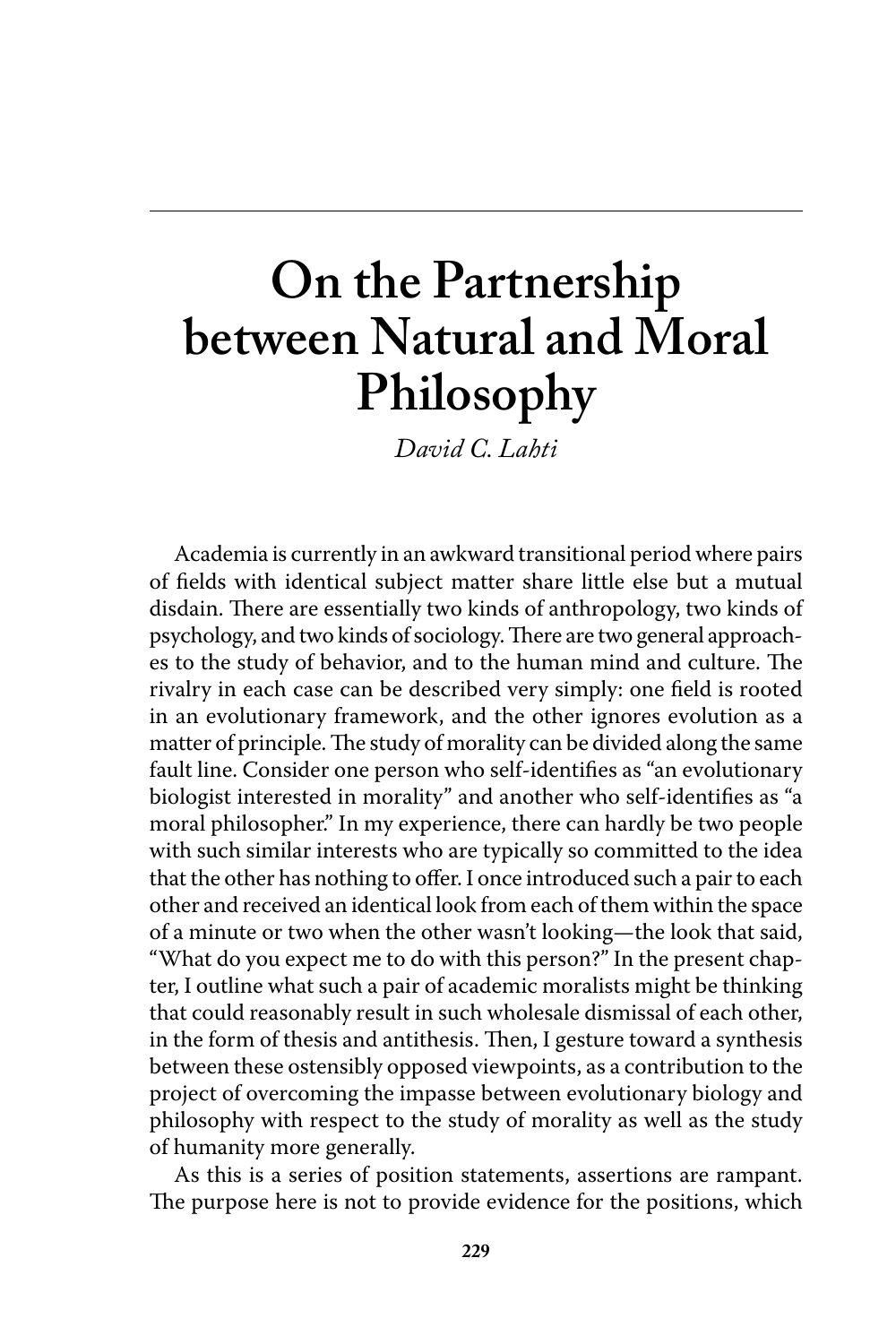would take too much space, nor even to lay out the logical structure of the arguments. I am wary even of citing sources, because my goal in each statement is not to present the opinions of any particular researchers, much less to criticize them, but to capture the spirit of a perspective. I offer the thesis and antithesis not as representations of major figures or even consensus within each field, but simply as some effective arguments from each general perspective. Most of the critical assertions are common, whether or not one can easily find them in the literature: they are the (usually private but occasionally public) complaints of one academic field about common practice in the other, especially allegations of inane interference by each into the other's affairs. With a few exceptions, evolutionary biologists do not air their broad-brush grievances about philosophers in a stark fashion in the literature, and neither do philosophers about evolutionary biologists. Airing such grievances from both sides in the same place might accomplish two things. First, two perspectives that would be harsh and stereotypical and in need of tempering for courtesy's sake if offered separately, might not be offensive to either group if offered together. In this way, the points can be made as directly as they are in seminars, symposium receptions, and coffee shops, where (usually) conversation is eased by the absence of those being lambasted. Second, and more seriously, the beginnings of a synthesis might be attempted given the germs of truth in each perspective.

 Such an approach would be of limited use, and even potentially misleading, if the thesis and antithesis were straw men, and the synthesis therefore a practically foregone "middle way." Therefore both the thesis and antithesis are honest position statements. Despite their dissonance, I endorse them both, and intend no ridiculous or untrue statement. Any ridiculous or untrue statements, therefore, are just as much in error and just as much my responsibility here as in any other paper. I make no statement "in character" merely for effect or illustration, to be retracted later in the synthesis. One result of this commitment is that some positions or concerns that are ubiquitous in the crossfire between biology and philosophy are absent from this discussion, if to my mind they arise from a fundamentally flawed perception of the matter. Two examples are genetic determinism, about which philosophers now worry for nothing, and the idea that evolutionary biology can turn moral philosophy into an applied science, which is just an ignorant conceit.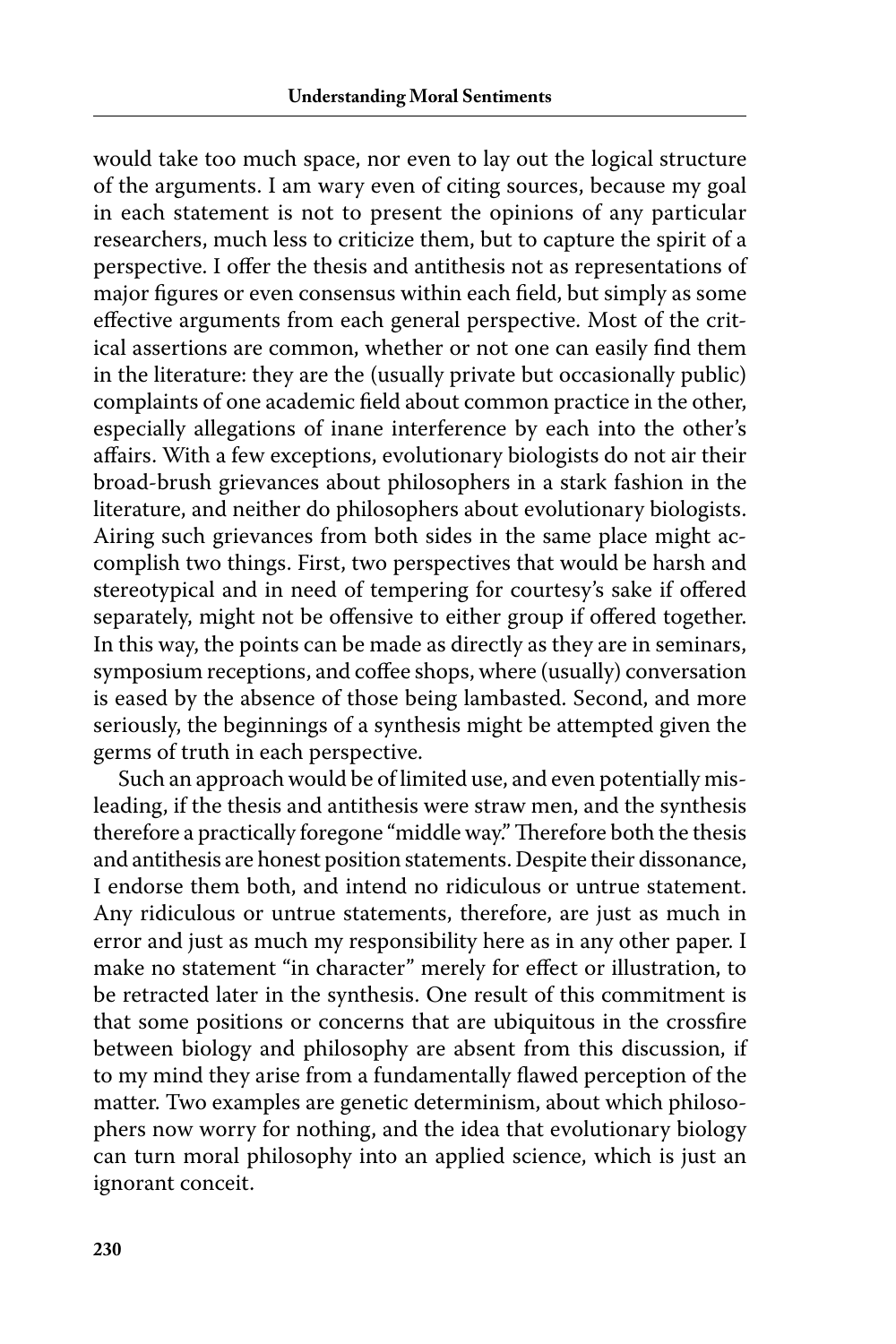#### **Th esis: Th us Spake the Evolutionary Biologist**

*"I see open fi elds for far more important researches." –Charles Darwin* , On the Origin of Species

The central realization prompted by the discovery of evolution is that nothing in life is as it is without having been something else before. All species and their traits are products of a temporal process, and this process can explain their existence. The explanations that flourished before Darwin, and even since Darwin in fields where evolution is not appreciated, however interesting and insightful they may be, are likely to be fundamentally flawed because of their lack of consideration of this process—their neglect of evolution. The vast majority of professional philosophy is pre-Darwinian, by which I mean pre-Darwinian in its level of understanding of life, whether the ideas themselves date from before 1859 or today. We should not rely on pre-Darwinian philosophy to understand human nature, ethics, beliefs, emotions, and attitudes, any more than we would rely on Aristotle's physics or Galen's medicine in the respective fields today. The reason why we do not rely on them is because science, meaning our knowledge of the natural world, has moved on, and philosophy, including our interpretation of that knowledge, must catch up. When science moves into a territory previously occupied only by untested ideas, which thereby find themselves in competition with explanations that have an empirical basis, the philosophies that inspired those ideas have tended to, and ought to, succumb to modification or abandonment. Accordingly, cosmologists and philosophers of physics today are not troubling themselves with the natural resting place of sublunary matter; nor are medical ethicists and philosophers of healthcare basing their arguments on the delicate balance of the four bodily humors. But moral philosophers still generally talk about humans as though we snapped into existence ex nihilo, complete with a modern mind and morality.

 A pervasive but disquieting lesson from the history of philosophy is that opinions diverge to an enormous breadth on any matter for which science has not narrowed down the scope of plausible theories. Because of the paucity of our scientific understanding of ourselves until recently, philosophy has been granted nearly free rein over human nature. In the past, when the construction of systematic philosophies was more common, the explanatory frameworks for understanding ourselves ranged as widely as fantasy worlds do in today's fiction, governed only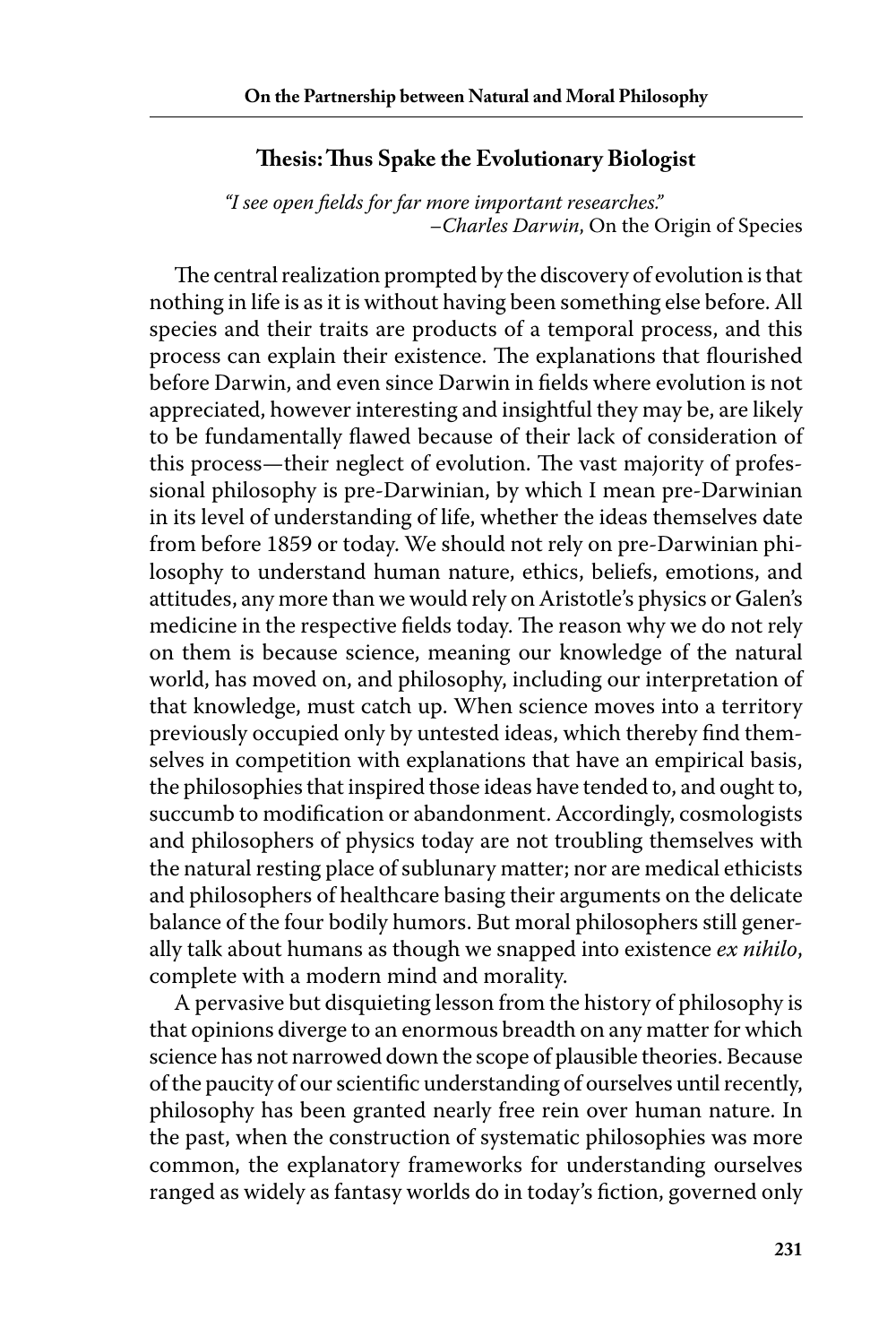by internal consistency and a modicum of correspondence with experience. More recently, one branch of philosophy—one might casually label it "postmodern"—has undertaken an exploration of what we might still be able to say if there are really no answers to the big questions the way we have usually tended to ask them, but only stories we tell to ourselves individually or collectively. From a scientist's perspective, this kind of philosopher has given up on explanation. Meanwhile, the other major branch of philosophy has sought to fill up all reasonable conceptual space on any particular question. To these, the analytical philosophers, a new idea is considered interesting mainly when it evades previous criticisms of similar ideas by being subtly different in some clever way. The present state of the field can thus be represented as a huge flowchart of possible opinion, with branching paths tracing all alternatives that are somewhat compatible with direct experience and have a level of internal consistency such that responses to detractors are not too *ad hoc*. Every route within this flowchart has its adherents, and new variations can be constructed either by finding a previously unappreciated distinction, or by sampling broadly from existing variety like adventurous chefs to create eclectic philosophical recipes. Having established a path, much of a philosopher's subsequent work concerns itself with describing in detail how one on this particular path interprets the world, and elaborating the difficulties those on other paths must face when they attempt to do the same thing.

 One might ask whether we can do better than this at the task of explaining ourselves and our morality. When anyone is frustrated by repeated failures to answer a difficult question, a natural temptation arises either to allege some sort of trick and refuse to try further, or else to rattle off possible answers as soon as they come to mind. But a third alternative is to rethink the approach. What are we not seeing? To the evolutionary biologist, the answer is human natural history. We need a more substantial scientific basis for our understanding of ourselves. Evolutionary biology is in the process of narrowing the scope of plausible thought regarding the human being to an extent that no science has ever done, or even come close to doing. Empirical investigations into evolutionary processes and patterns provide historical and functional explanations for why life is the way it is, and why (homing in on our own species) every more specific nested group is the way it is: eukaryotes, animals, vertebrates, mammals, primates, hominids, and humans. Evolutionary analysis, broadly considered, does not stop at the species level, but can explain variation among populations and among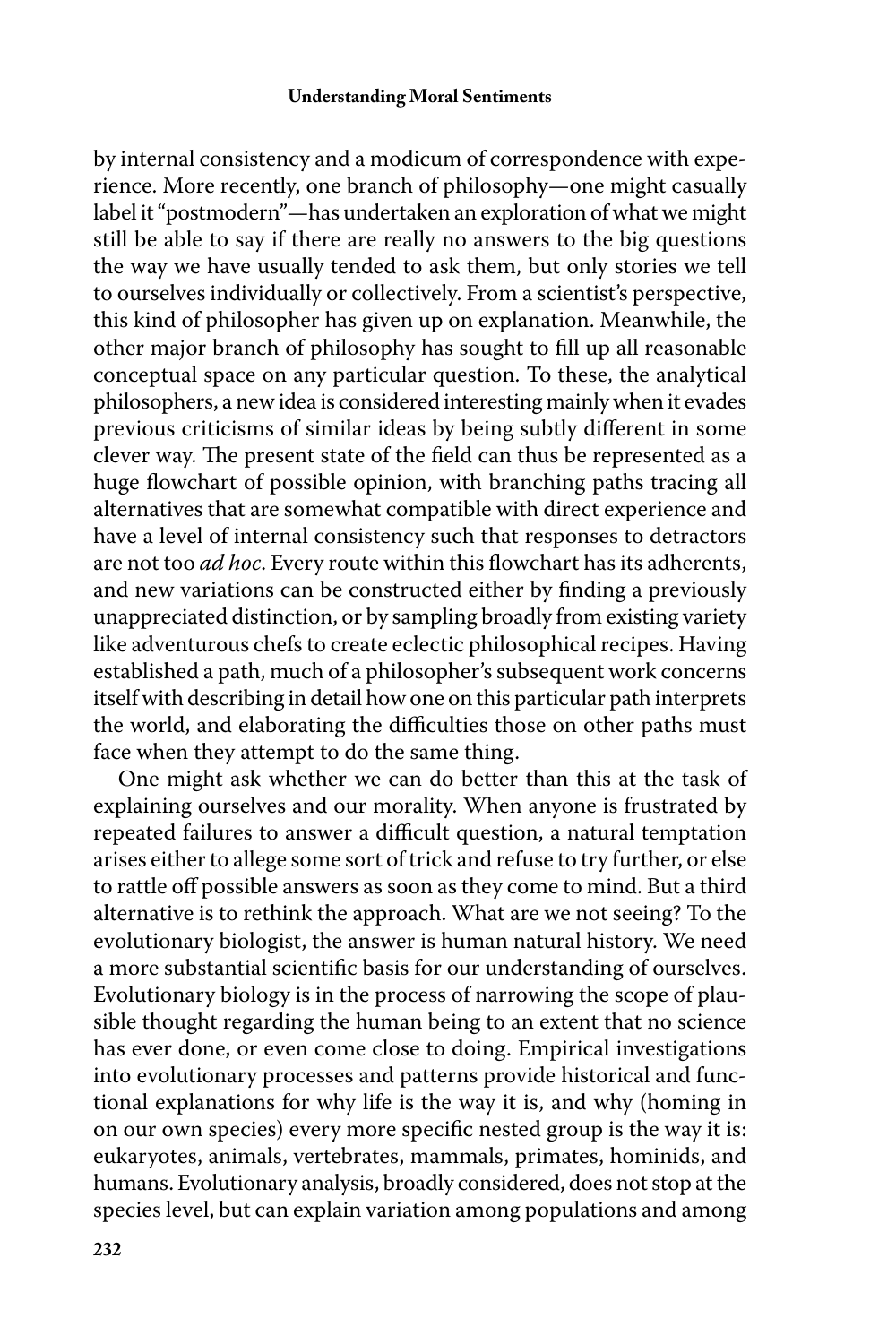individuals within a population, whether that variation is relatively static over the lifetime of an individual and a product strictly of evolutionary change, or else more dynamic and a product of plastic change during development in response to an individual's environment. Evolutionary explanation is applicable across the range of modes of acquisition and transmission of traits, from genetic inheritance and organic evolution, through a continuum of intermediate developmental possibilities, to the other extreme of learned traits passed socially through cultural evolution. Humans are unique and unprecedented in many ways, but this does not require utter explanatory isolation, such that our theory of ourselves must start from scratch. We got to be ourselves by being something else first, so we can most effectively explain ourselves by explaining something else first. We came to our present state through gradual genetic and cultural evolution from other humans and ultimately other animals. Thus, in understanding ourselves, we should start with a science whose purpose is to explain living things. We can track ourselves along historical and functional lines, in order to find out where we are and how we got here and why. Our best-supported hypotheses in this area should then replace competing speculations on human nature that have prevailed so far in philosophy and have undergirded ethical theories.

 Of course, many other programmatic explanations have promised to clarify human nature and morality. A historian of ideas might be excused for viewing the last paragraph as merely one in a crowded room of raucous claims by particular perspectives or disciplines. We can add Darwinian to the list of narratives that include the Platonic, Marxist, Hegelian, Nietzschean, Freudian, social constructivist, and so on, including theories implicit in the modern practice of social psychology, sociology, and most cultural anthropology. However, the uniqueness of evolution is evident when one considers that all of the other explanatory frameworks (1) were derived specially for the purpose of explaining humans and were not a consistent part of a well-supported overarching theory that explains the rest of life, and  $(2)$  are not, strictly speaking, scientific—they might be theory-driven and suitable for application to all sorts of human situations, but the theories and their applications have not been subjected to rigorous empirical testing, and so they are not self-correcting. In contrast, every component of evolutionary theory is subjected to rigorous and incessant testing, and continually emerges from those tests so successfully that no competing framework has risen to challenge it as an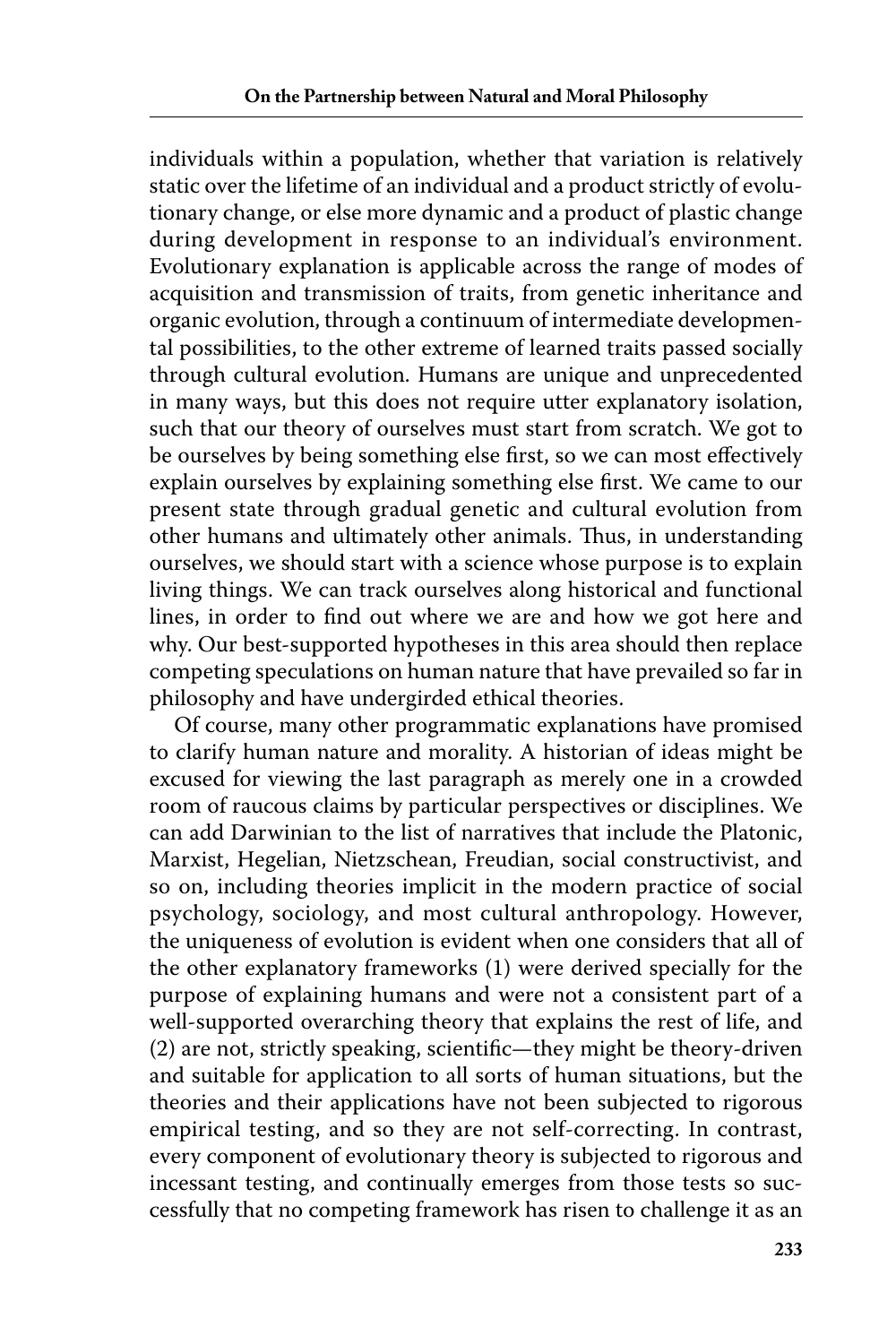explanation of life, living things, and their lifestyles and component parts. Extending evolutionary analysis to humans is a special case of a general theory of enormous explanatory power. The issue is not whether such extension is warranted, but how it is appropriately done. Whether we—our bodies, our minds, our behavior—have been shaped by evolution and continually interact with that heritage is not really at issue and is therefore tested now only indirectly among those who are professionally devoted to the matter. That is to say, although every test of an evolutionary hypothesis with regard to humans is a test of the evolution of the human mind and body, evolutionary biologists are now homing in on more pressing, more particular questions. The current questions lie at the fringes of knowledge, where hypotheses have more than a negligible chance of being falsified. These remaining open questions relate to the interaction and relative importance of the various ways the genes and environment have and still do interact to shape the human organism during development. Our challenge now is to figure out how to test the particular hypotheses that are generated when we turn attention to our own species.

 Here, in a nutshell, is currently our best web of interacting hypotheses that explains the main features of morality, beyond the foundational prosocial dispositions or sentiments that we share with other animals. Ancestors of humans associated preferentially and cooperatively with kin for millions of years, living in groups that were maintained by natural selection originally for predator avoidance, and then later for group hunting. As we humans became increasingly successful in dealing with what Darwin called the "hostile forces of nature," we became our own worst enemy; in other words, the main determinant of the reproductive success of an individual human became other humans. Even in cases where some sort of privation or danger was important, it tended to become filtered through the intensifying social scenario such that some people were more prone to such perils than others. Competition between human groups eventually outstripped defense against environmental forces as the primary function of group living, in the sense of being the primary source of natural selection maintaining group-related psychology and behavior. In this context, human cooperation within groups evolved as a way to compete between groups, such that individuals were more likely to survive and reproduce if they were committed to their groups, in addition to looking out for themselves individually (along with their kin and close associates). The practical conflict between these two different routes of garnering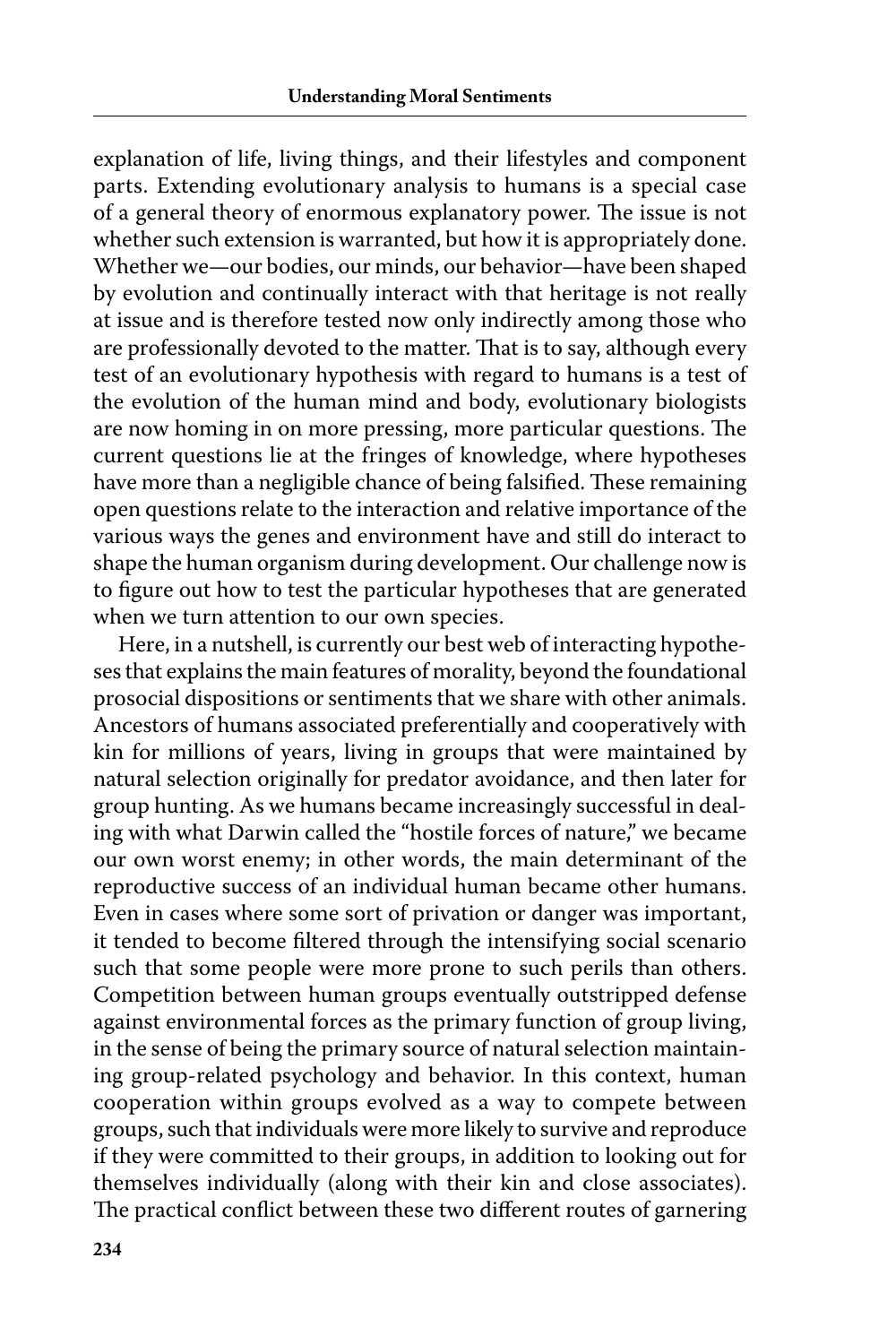individual benefits—advancing one's own short-term aims at the expense of those of others, versus advancing the long-term aims of the groups to which one was a member-became one of the first of several sources of psychological and social conflict, whose arbitration is now one of the important operations of morality. The cooperation that was and still is a main behavioral theme (though not the only one) distinctive to morality arose from animal precursors primarily through two linked mechanisms. The first was an extensive complex of differential nepotism. Second, and building on the first, was a network of social reciprocity both direct (individuals paying each other in kind for actions done to each other) and, increasingly, indirect (individuals and even society as a whole paying individuals in kind for actions done to anyone). As the human capacity increased for registering, remembering, and communicating social character and reputation (hence advanced human intelligence and language), the maximum social group size increased and the network of reciprocity accordingly increased in complexity and intensity. In this context, we evolved an ever-increasing ability and tendency to gauge the social consequences of our actions and attitudes, to judge those of others, to intuit based on our experience the current standards by which others would judge us, to convey these standards to our children and companions, and to refine and apply our sentiments and dispositions, including love, in line with those developing perceptions and standards. These standards themselves are a product of social features inherent in the operation of society; the standards are similar among societies to the extent that the underlying features are common to all humans, and they differ among people and societies to the extent that the underlying features vary functionally in different social or natural environments. Also shaping these standards of behavior constantly are several important factors including the fear of those in power (and the powerful can disproportionately manipulate standards of action), the stability of one's social groups, changing social environments that alter the effects of certain actions and attitudes, one's own social status and prospects, and the costs and benefits of deceiving others and oneself. This cocktail of social influences and effects is the grist for the mill of moral analysis and assessment. It is where morality came from, and it explains why morality has the idiosyncratic features it does. Moral philosophy, for its part, is a Johnny-come-lately attempt to intellectualize—to organize and explain, and usually to rationalize—a human experience that had long been a functional part of what it meant to be human. Long before there was any formal moral philosophizing,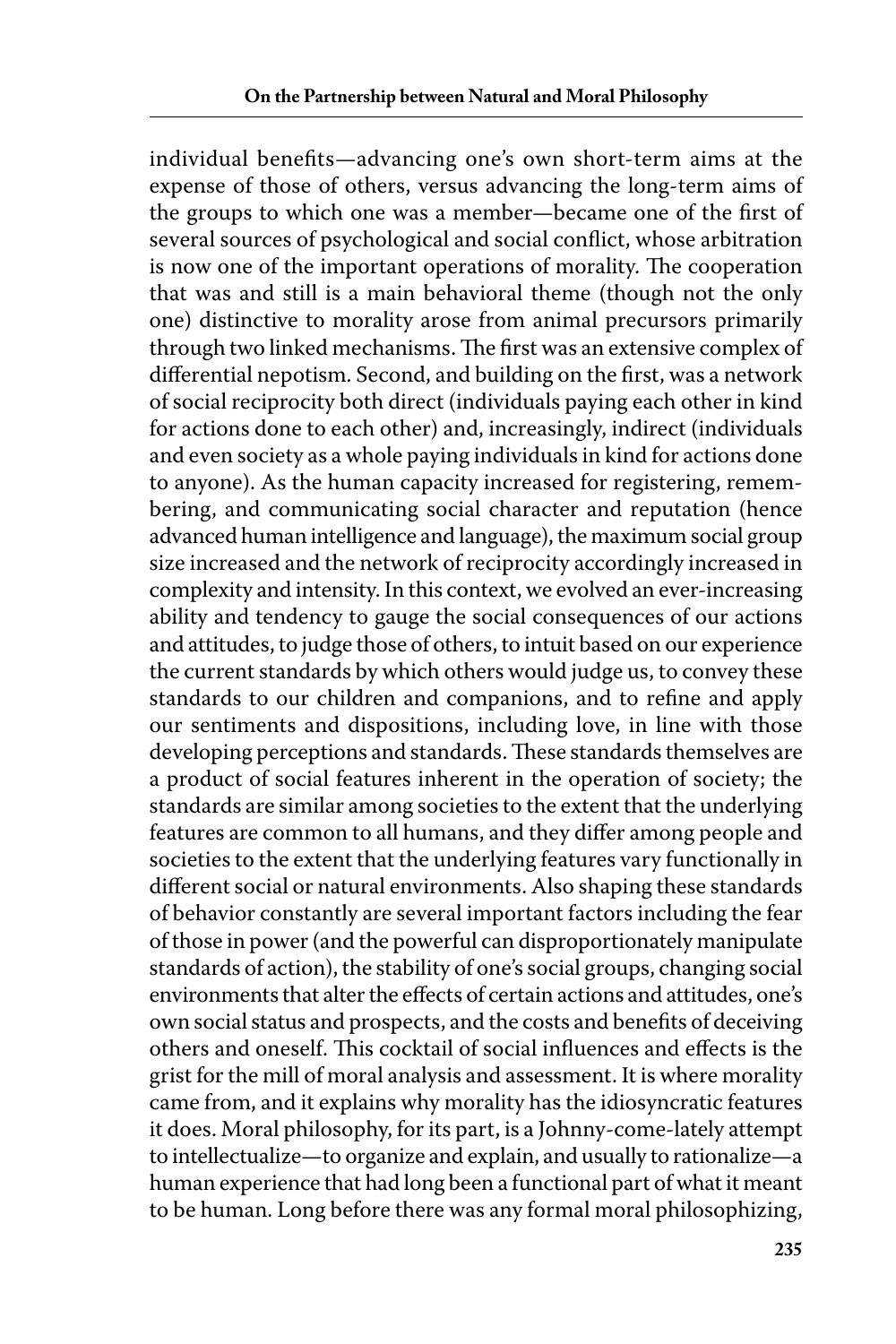morality was rooted in the human journey both genetic and cultural. The perennial peculiarities of morality, which have led to the insoluble conundrums and disagreements of moral philosophy, all have their historical origins in the functions of human attitudes and actions in particular social environments.

 Following this thumbnail sketch, I must hasten to add that particular evolutionary explanations offered here or in the literature may or may not yet be adequate to the tasks they have undertaken. Many of the statements above are still inadequately supported, and some of them could eventually be found false. Applying evolutionary theory to human minds and behavior is a fledgling science in many ways, and testing components of the overall schema is very difficult. As with any science to some extent, especially science directed at ourselves, the field is plagued with quality control issues and we must continually be alert for a host of biases. Peer review is bustling, to say the least.

 Philosophers must not consider the youthful state of human evolutionary biology as letting them off the hook. Science is never perfect in its process, never complete in its explanation, and never certain in its conclusions. If philosophers were to wait to attend to science until any of these goals were achieved, this would be tantamount to absolute severance of communication, and philosophy would be disconnected from the physical universe. Particular moral philosophies would be reduced to historical curiosities or mystical religions. Many moral philosophies may be well on their way to this status already. Those that do keep ties with the physical universe are generally those that have interacted with psychology, and in some cases sociology or cultural anthropology. However, such resources are insufficient as empirical equipment for an ethical theory. These fields are like biology before 1859: collections of interesting data and particular explanations without a way to integrate everything into a coherent framework: no broad, well-supported theory explaining *why* the data turn out that way and how all of the bits work together to form the human person or a human society. The pre-Darwinian social sciences produce much good fruit for the picking, but others must make the pie.

 One might encapsulate the evolutionary biologist's thesis here by focusing on where an ethical theory begins. Assuming that most philosophers want to construct a naturalistic (i.e., not supernaturalistic) ethical theory, what better way is there to begin than our best description of the human whose morality is our object of study? By contrast, naturalistic ethical theories that start with a utility principle, a set of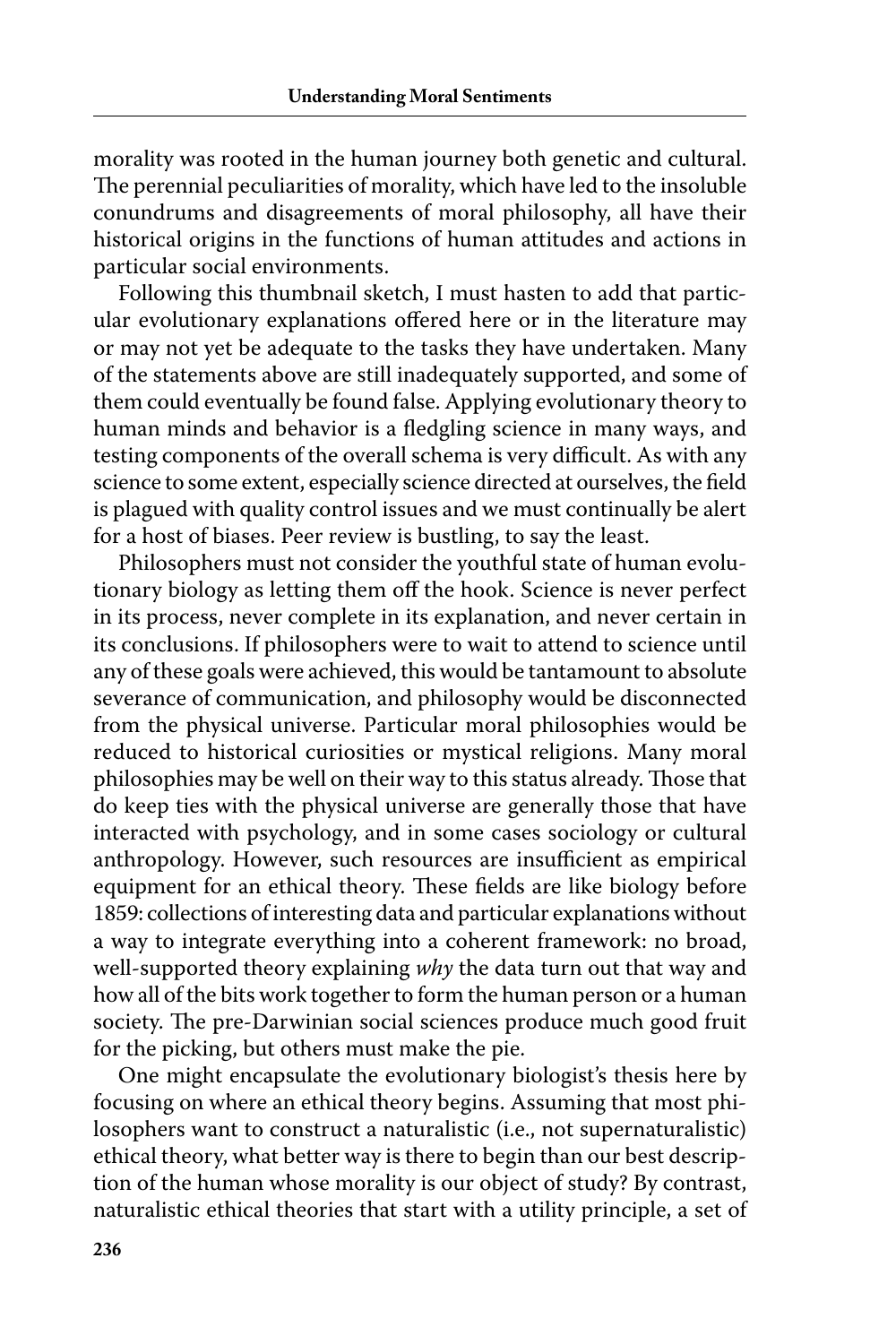desires or sentiments, an axiomatic moral truth, or some concept of human flourishing or happiness that pays lip service to science rather than being derived from it, all of these theories are putting the cart before the horse and have simply got to go. As moral philosophers even attempt to tell each other, such prefabricated ideas are not based on an adequate description of the human situation. However, the various moral philosophers, after employing such critique against each other, ironically tend to come down on the side of some other theory that is equally aloof from our knowledge of humans. The evolutionary biologist would replace all such starting points with the most current and integrative understanding of the human being. Perhaps we should start with evolution, an empirical foundation that can set us going in the right direction. Let us see how far this science gets us, and then build from there.

#### **Antithesis: Thus Spake the Philosopher**

*"Darwin's theory has no more to do with philosophy than any other hypothesis in natural science."*

*–Ludwig Wittgenstein* , Tractatus Logico-philosophicus *, 4.1122.*

 Young, excited Charlie ran up to the table where his father Ludwig was reading, and pulled on his arm. "Why can't I? All the other kids are doing it!"

Ludwig put down the paper, and shook his head firmly. "That is simply not a good enough reason. You may not do it."

"Well . . ." Charlie frowned. "Why not then?"

 Ludwig paused, then smiled warmly at the child. "I am not going to explain my reasons right now, because my reasons are not really the point here. The point is that when we decide what you can and can't do, we are certainly *not* going to decide it on the basis of what other kids are doing. That is throwing the whole decision out the window, and that will not happen in our house."

 Among the major points on which analytical meta-ethicists are near consensus, one is that there is a big difference between stating an empirical fact about something (a fact that science can countenance) and saying that it is morally good or right. Some prefer to make this point in a logical sort of way, as David Hume did, saying that one cannot just move from premises containing *is* to a conclusion containing an ought. Logic requires a bridge premise here, something that contains both *is* and *ought* so as to posit the relation they bear to each other.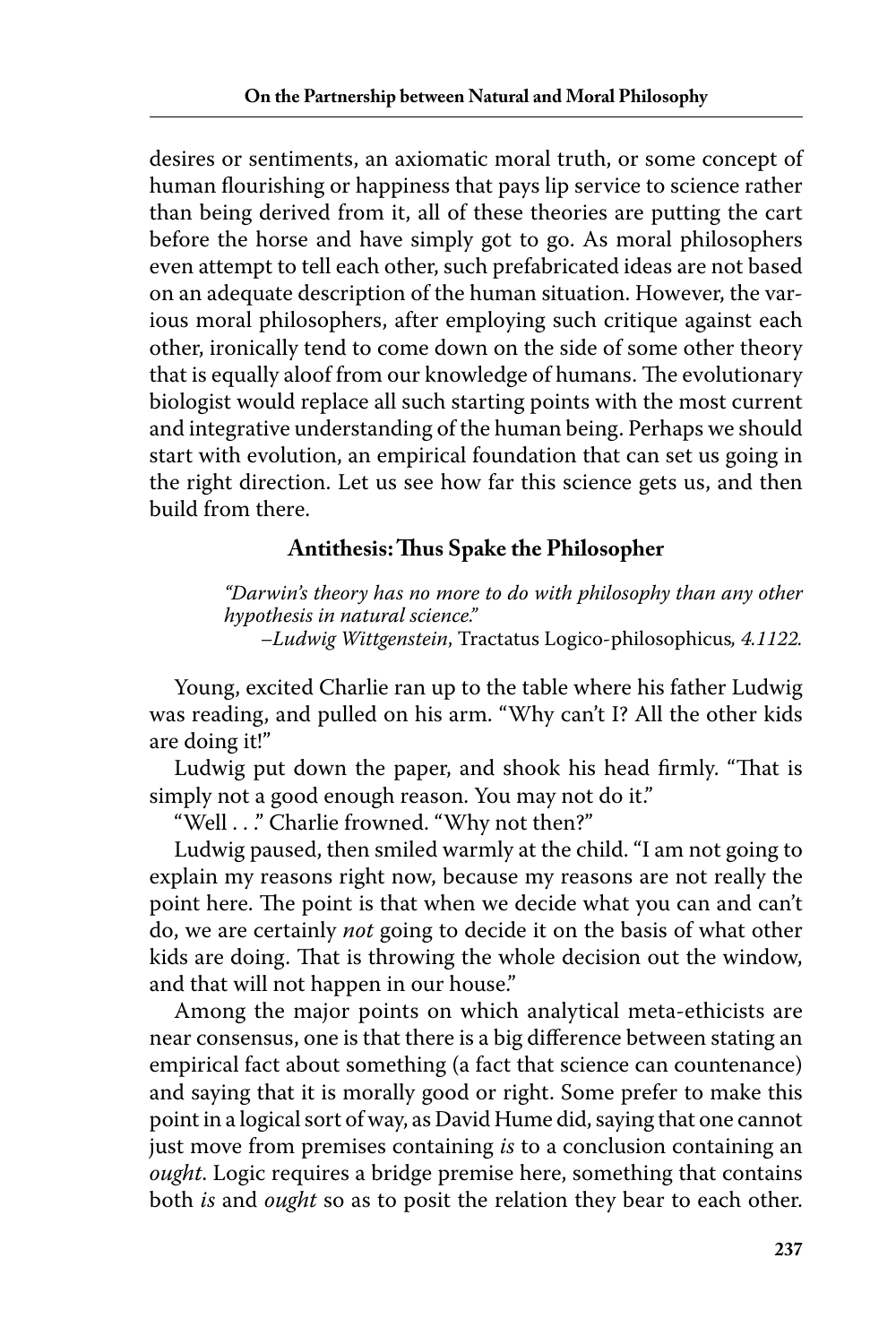Others have preferred to make a point in the same spirit but at the semantic level, as G. E. Moore did, saying that there is no term that refers to or represents an empirical fact about something that means the same thing as the moral term *good* . Still others make the point in a more fundamental way, at what might be called the synthetic level, and say for instance, as Hilary Putnam did, that moral goodness is not the same thing as any empirical aspect of things that science can countenance; or more precisely, goodness is not synthetically identical to any physicalistic property. None of this means that moral goodness is nonsense, unknowable, necessarily supernatural, or pure intuition divorced radically from the empirical world. Those are possibilities, but all the spirit of this argument is really saying is that one has to do some very careful work (as it turns out, as careful—and controversial—as any work in the entire field of moral philosophy) to move from those *is* to *ought* statements, to connect those moral and nonmoral terms, or to show how goodness relates to those physicalistic properties. The point here is not that this work is done and everyone is happy with the result that philosophy has produced. There is no such single result, of course, but a diversity of opinion. The point is rather that whatever we decide to do with goodness, we are certainly *not* just going to let evolutionary biology tell us to hitch it up in some simplistic way to, much less let it be replaced or obliterated by, what people have evolved to think or do, or what made people have more babies a long time ago, or any similar set or subset of such things. To do that is to throw everything that is most distinctive about moral goodness right out the window.

 Before elaborating on what is special about moral goodness, let us play Darwin's advocate for a moment. Suppose that there is an excellent account of morality where goodness (to continue to use this concept here as a distinguished representative of the stuff of morality) is indeed connected somehow to how we evolved, or is at least illuminated by it. Suppose that some sort of careful relation can be developed between certain evolved features of our psychology and moral goodness, or at least what people tend to think of as moral goodness. Even if this were possible, we are in the unfortunate situation of not being able to rely on the very people who are interested in such things—the evolutionary biologists, broadly construed—to say much of importance on the matter, because when it comes to morality they are not specific about what it is they are trying to explain, and indeed cannot be specific because they do not use the tools that have been developed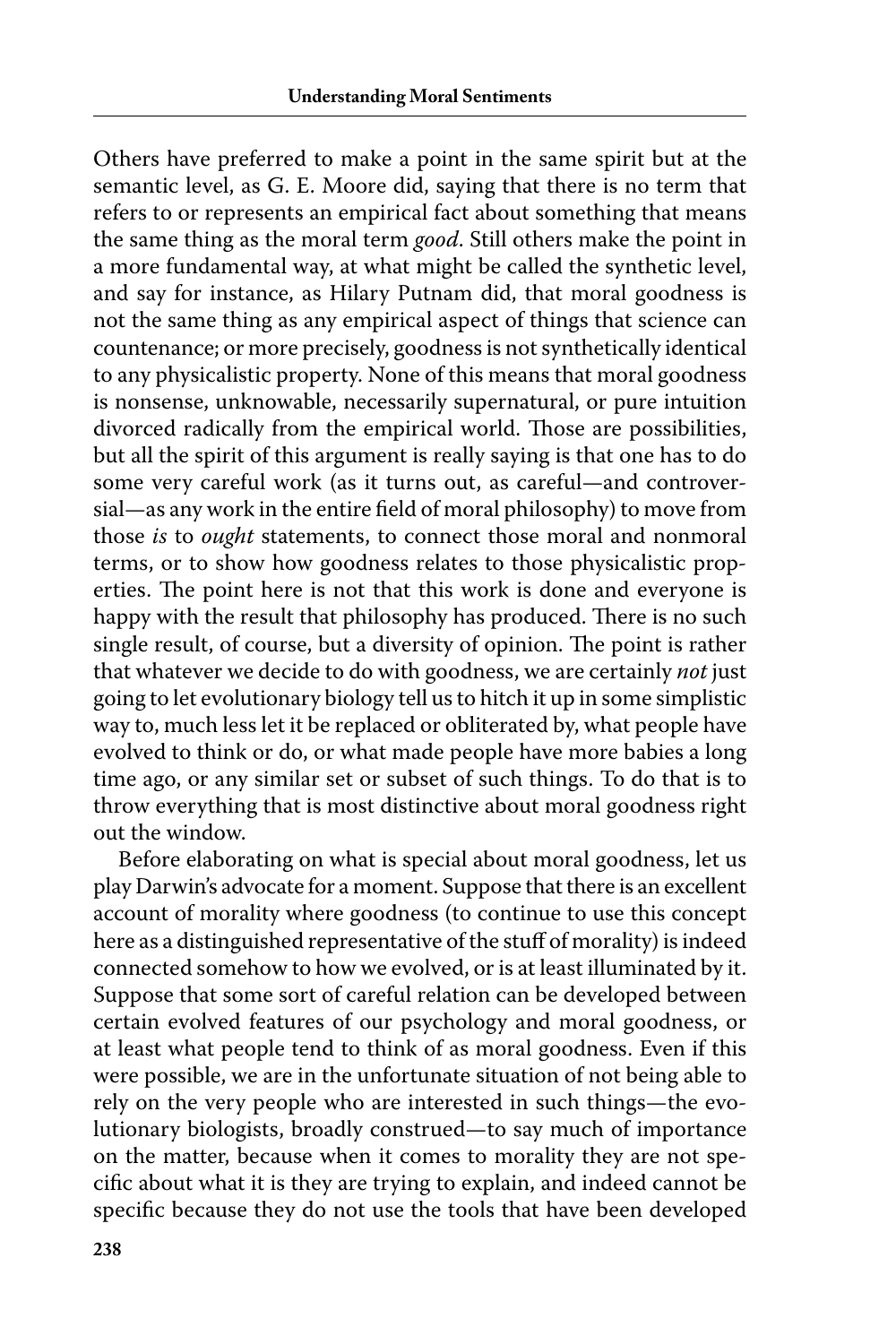(by philosophers) for that purpose. The evolutionary biologist can easily criticize philosophy for failing to answer the big questions of existence, and for proliferating opinions on every matter within its purview; but at least the philosophers are explicit and precise about the objects of their study. Granted, evolutionary biologists do attend more carefully and closely to the other side of the relation—the more typical matters of their field, the patterns and processes of evolution and the traits of humans that are in continuity with traits of other organisms. When dealing with things that are *sui generis* in humans, however, especially morality and religion, an unspoken rule among evolutionary biologists seems to hold sway, namely that one can describe these things any way one likes. A mere moment's reflection is considered sufficient, as though a focused study of morality has never led to any thoughts or observations that are worth considering. Fortunately, evolutionary biologists do not apply this notion to most other traits, about which their methods are remarkably precise and ever increasingly so.

The widespread assumption in evolutionary biology that one can have immediate and unfailing knowledge about the nature of morality merely by being interested in it yields an inevitable result: that every evolutionary biologist who talks about morality describes it differently, depending on one's perspective and area of expertise. The result is a range of interesting and often careful scientific results, connected hastily to an assortment of simplistic conceptions of morality rife with unexamined assumptions. The proponents do not often interact with each other concerning the variations or contradictions among their conceptions of morality, nor do they organize their results or opinions in relation to those of other researchers. Evolutionary approaches to morality are like the cosmologies of a dozen enthusiastic stargazers, each with a geocentric approach to the universe and residing on a different planet. Each assumes that the particular position of his telescope must be the privileged and central one, around which all explanation must revolve. Evolutionary economists see morality through the lens of efficient decision-making, evolutionary psychologists through the lens of Pleistocene adaptations, cultural evolutionists through the lens of the social transmission of ideas, primatologists through the lens of monkey and ape social systems and dispositions, and so on. That diversity is thorny enough, but is understandable: one necessarily comes to the study of humans from the direction that is closest to one's chosen field or method. The unfortunate move analogous to geocentrism, however, is the tendency to define or conceptualize morality in such a way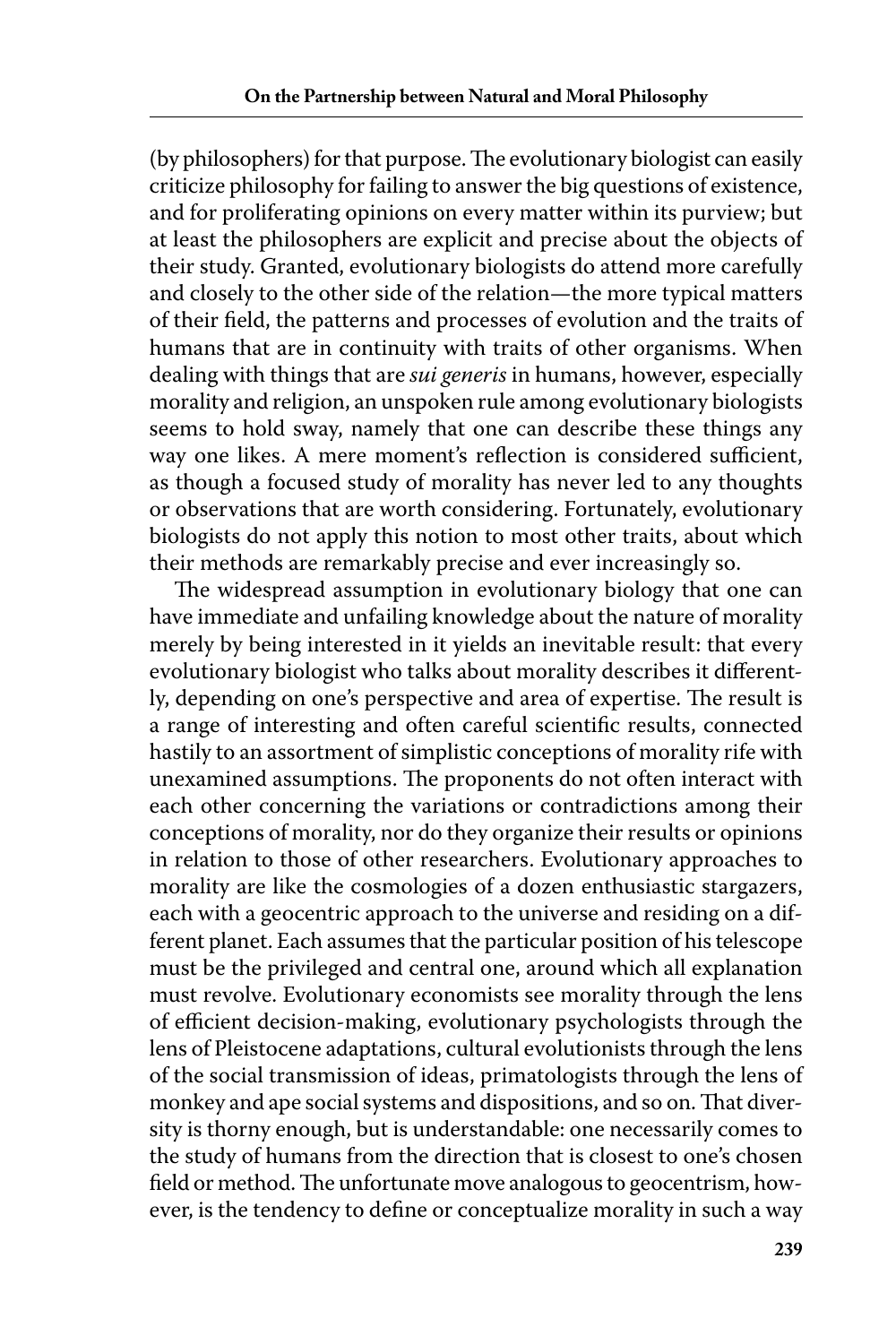as to presuppose one's idiosyncratic perspective to be central or even exclusive. Thus, a researcher who conducts experiments on empathy will state that morality is about empathy, and not surprisingly go on to conclude that something fundamental has been demonstrated about morality by those experiments. Others will do the same on the assumption that morality is really about fairness, or reciprocity, or altruism, or compassion, or game-playing, or long-term interests, or adjudicating personal conflicts, or supporting the social group, or managing reputation, depending on their particular interests or lines of work, each proponent placing himself in the most convenient position of being able to describe or explain morality in just a couple of steps. This disorganized free-for-all is the direct result of the evolutionary biologist's refusal to consider carefully what is to be explained before offering an opinion about it. Since evolutionary biologists do not approach other organismic traits in the same haphazard and presumptuous way, the philosopher can be forgiven for considering evolutionary biology's interest in morality as currently no more than dabbling.

 Why are evolutionary biologists having this issue? Frankly, the reason is that evolutionary biologists interested in morality do not generally respect philosophy, so they apparently believe that what moral philosophers do for a living will help them understand morality no better than what a biologist can do at a moment's notice with little thought or reading or training. The problem with this idea, of course, is that one cannot avoid doing moral philosophy when talking about morality. The evolutionary biologists are actually doing moral philosophy-they are just doing it poorly. To a philosopher, the evolutionary biologist's handling of morality is essentially slipshod philosophy to which science is precariously appended.

Jargon, as humorously opaque as nonspecialists can find it, represents a conceptual wealth and precision that are key to meaningful communication and reasoning. Every "ism" in meta-ethics is a recognition that there is more than one way to think about a particular aspect of morality. We can consider whether or not we are going to see it as something that deals with truth and falsity (cognitivism vs. noncognitivism), whether or not we are postulating any such thing as moral facts (realism vs. antirealism), whether or not moral statements are primarily descriptions or recommendations (descriptivism vs. prescriptivism), whether the quality of being moral necessarily carries with it a motivation to action or whether those motivations come from elsewhere (internalism vs. externalism), whether moral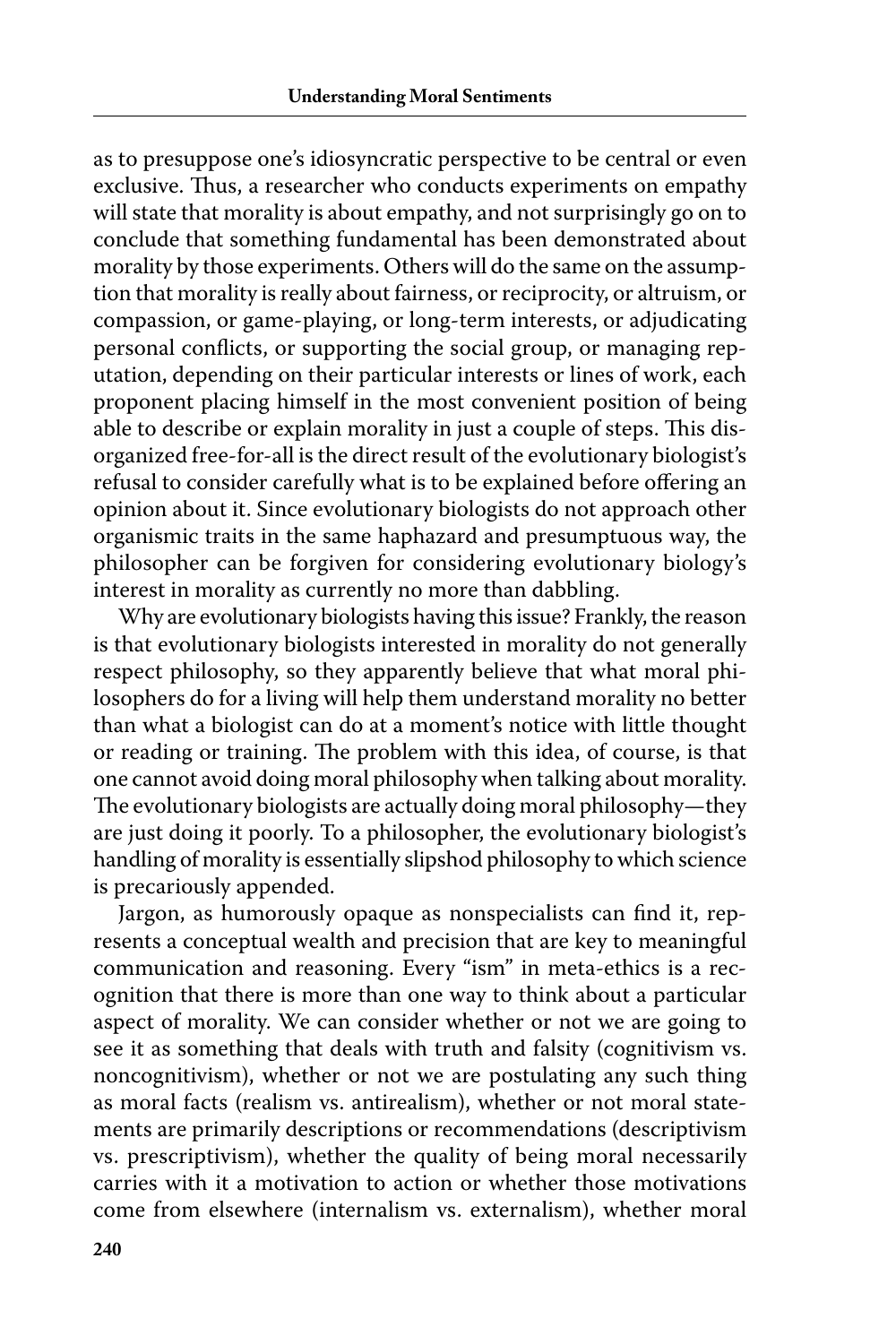values are dependent on a will or are intrinsic to the things with such value (subjectivism vs. objectivism), and so on. Great pains have been taken in philosophy to describe morality from these and many other perspectives, to recognize their variety and complexity, and to weigh their relative merits and shortcomings. One result of this extended discussion is a rich understanding of moral experience and thought. We can discuss morality in terms of either obligations or states of affairs; we can use a catch-all concept such as goodness or rightness, or else divide things up into virtues or values; we can speak primarily in terms of moral sentiments or moral reasoning; we can ask questions about the relevance and manner of justification of moral views; we can analyze the privileged status of the moral among our reasons or motivations; we can speak of morality as a social institution or an individual faculty; we can consider moral character, roles, luck, conscience, rights, blame, guilt, and willpower. Of course, this list could go on for pages, and every single distinction and question will be one to which careful thought and observation has been devoted, and the relationship among possible answers or positions will have been meticulously outlined. Not all of these features must be specified or even recognized when introducing a particular account of morality (such as an evolutionary one), but many of them must be. What is even more important is that no account of morality should just bulldoze through these distinctions, reinvent wheels, express a vague position out of ignorance of the distinction, take a position without realizing it, or be self-contradictory due to insufficient depth of thought. Moral philosophy channels our thinking and creativity, organizes our opinions on the big questions, and rules out a great many inconsistent or confused ideas. The goal here is not to intimidate evolutionary biologists with the vast shop-talk of philosophy, but to make the following point: If one does not think seriously about what morality is, one will prejudge a host of issues and put forth an entirely unexamined (and therefore unscientific!) view of it. Such a view will almost certainly be simplistic, vague, and hopelessly biased. Absent the consideration of alternatives and the regulation of opinion that philosophy cultivates, one's view of morality will instead represent all of the typical influences on uninformed opinion—the vagaries of individual imagination, things one's parents or teachers said, the popular ideas in one's neighborhood or generation, underlying political predilections, and most perniciously, personal desires, including (for scientists) what happens to fit with one's research interests and results. An evolutionary biologist, in characterizing morality without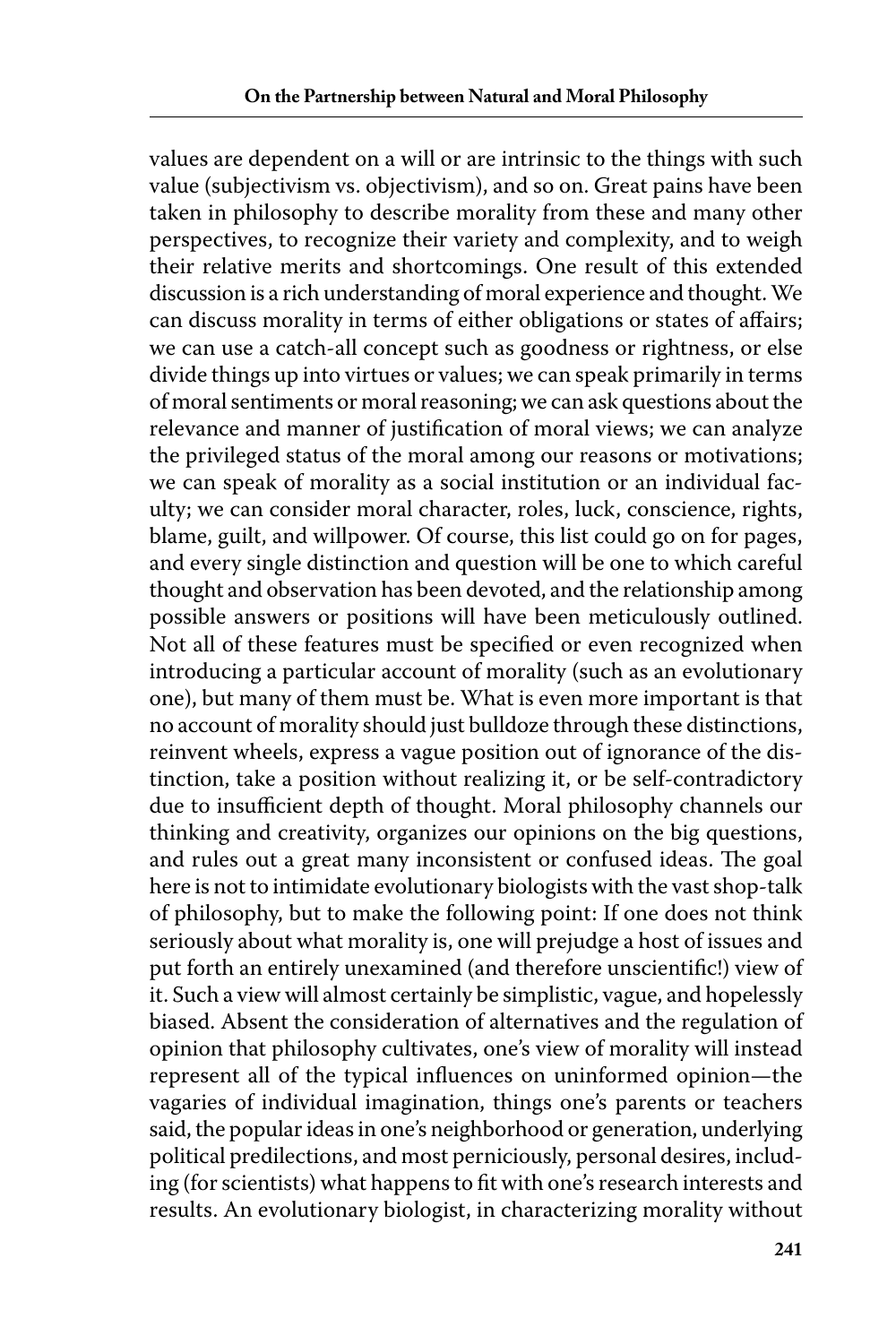method or care, is exhibiting not only disciplinary isolationism, but also unchecked subjectivity and a lapse of intellectual integrity.

Therefore, considering nothing but current disciplinary practice we have two strong reasons to rely on moral philosophy rather than evolutionary biology for an effective description of morality. First, moral philosophy as a whole is devoted to a detailed and organized description of morality, and aims to represent it in a way that is internally coherent and consistent with the experience of moral agents. Second, although moral philosophers may not agree with each other, they use a common language and know exactly how they disagree. These values might not be enough to guarantee answers to the biggest questions, but they will get us a lot closer than winging it.

 Moving forward, let us assume a best-case scenario for an evolutionary account of morality: a situation where meaningful dialogue has been established with philosophy, and evolutionary biologists have become committed to understanding what it is they are explaining before they claim to have explained it. In this situation, evolutionary biology will indeed have important things to say, especially with respect to the content of morality. For instance, insofar as sentiments are important in an ethical theory, evolution can flesh out the theory by providing a catalogue of such moral sentiments, together with the evidence for their pervasiveness, cultural sensitivity, and other features. Anywhere in moral philosophy (and in other fields of philosophy besides) where the nature of the human mind comes into play, data from the biological sciences will come to bear. Much more could be said about the ways in which current and future developments in evolutionary biology and related disciplines might be expected to contribute to an understanding of morality and other aspects of human life.

 Still, one issue might remain insurmountable to the depth or thoroughness of explanation of morality that evolutionary biologists tend to seek. This is the issue that began this discussion: the specialness of goodness, or what one might call the peculiar endorsement or priority germane to morality. This feature of moral experience actually throws three separate but related obstacles before any scientific account of morality, including an evolutionary one. The first is that the subjective or experiential component of morality compromises the goal of explaining it scientifically, much as science has found a thorough explanation of consciousness or color difficult. This problem might not be troubling to scientists, who are often content to explain the intersubjective or objective aspects of anything and to exclude a consideration of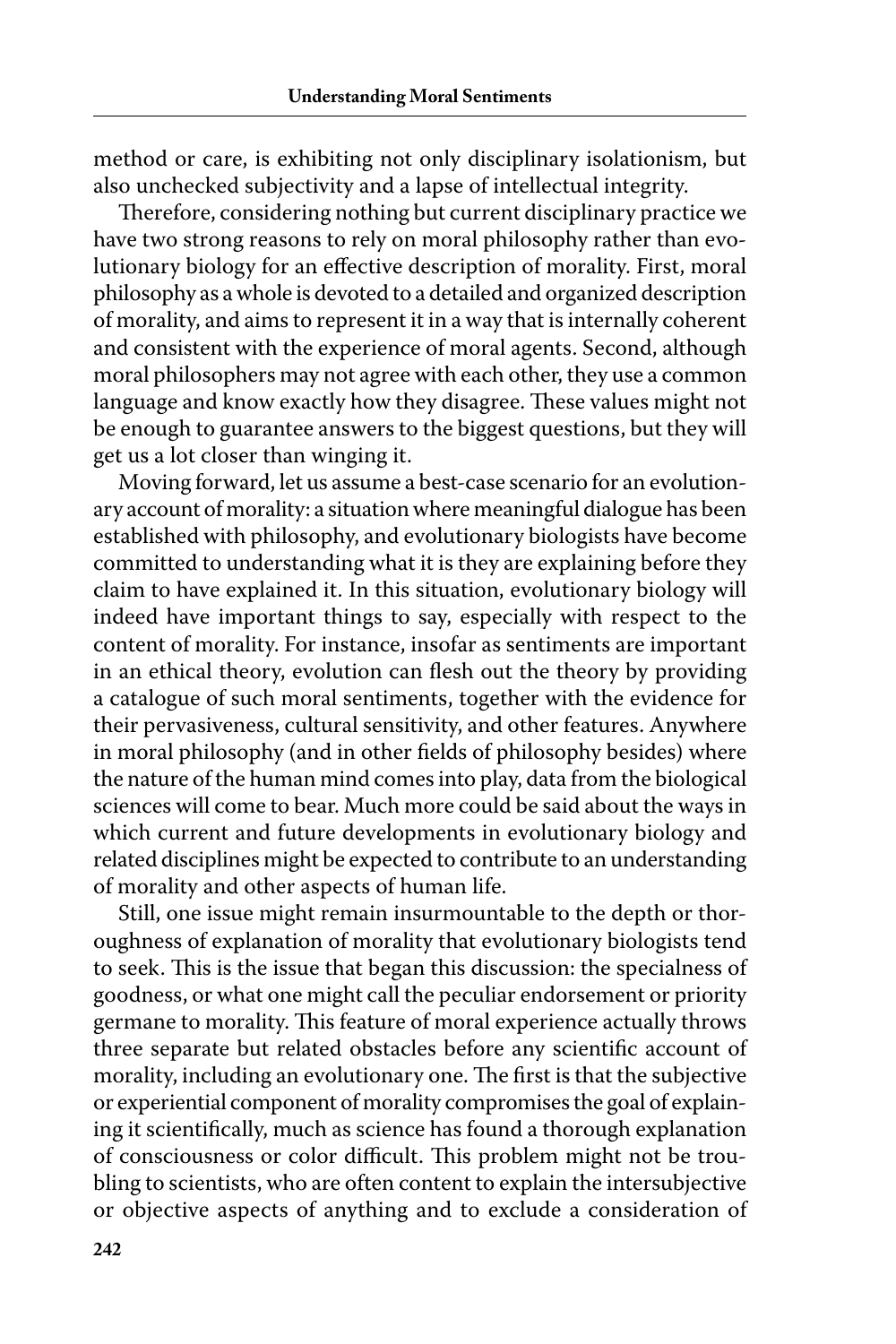phenomenology or experience as a general rule, or who might hope for a future day where neuroscience might somewhat erode the barrier to scientific access to personal experience. Nevertheless, wherever science stops short because of either practical or theoretical considerations, philosophy continues. Given merely that morality has such a subjective element, if for no other reason, no scientific explanation will ever fully replace or render unnecessary a philosophical investigation or characterization of morality.

The second obstacle regards the peculiarity of morality in its relation to the empirical. An evolutionary biologist has a good chance of being able to explain morality, only if what is meant by "explain" is to provide historical and functional accounts of the existence or prevalence of dispositions, in the broadest sense including emotions, sympathies, tendencies to reason in a certain way, and biases or trends in our behavior. A thorough explanation of morality, however, would have to provide something else as well, something that seems much more central: an account of why we morally tint all of these psychological and behavioral things the way we do. Although rarely noticed by evolutionary biologists discussing morality, this is a much more challenging prospect. It is an age-old issue that can be stated in many different ways or at different levels, but boils down to the question of how to connect the natural—the stuff science can describe—and the moral—something that we perceive or recognize but that science does not actually dictate or reveal. There is nothing in a sentiment itself, or a decision, or a reason, as science describes it, that tells us that it is more or less morally significant or weighty, or morally better or worse, than others. When we baptize some of them as being *moral*, whether in the sense of morally relevant or that of morally good, we are doing something that is outside the description that science provides us. When an evolutionary biologist ventures to explain morality, the usual procedure is to sketch out a certain range of dispositions, and then dub them moral, but without explaining why that particular set, rather than some other set, are the moral ones. Consider for instance that we have one tendency toward generosity, and another toward xenophobia (this is not hypothetical—evolutionary psychology has produced good evidence for both). Let us further assume (as likewise appears to be the case) that they arose and spread through the very same evolutionary mechanism. This is where biology's explanation ends. How are we to get to the next step, where we set aside the first but not the second sentiment as moral, in the sense of explaining why the first but not the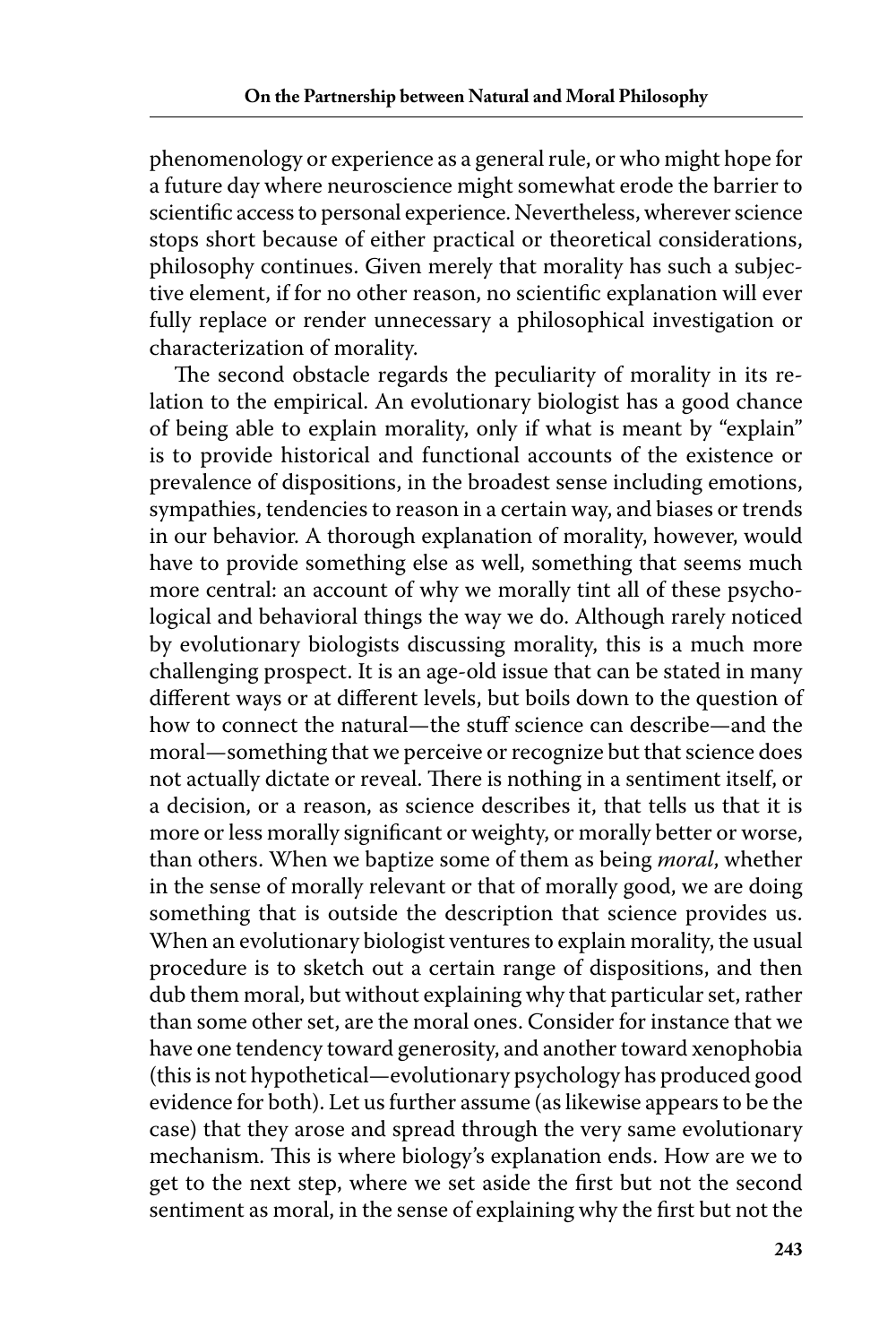second is labeled "good"? Evolutionary biology has not been able to tell us how we identify certain dispositions as having a special priority, or how we recognize certain states of affairs to require a distinctive kind of endorsement. Showing us that they have both evolved by natural selection, or how they did so, does not give us the answer because, as this case illustrates, evolutionary mechanism does not distinguish between the moral and immoral dispositions. Moreover, we must recognize that humans have not and do not always characterize xenophobia as such, nor always consider it morally bad, nor do we consider all instances of generosity good, nor are we all of the same mind about the morality of giving in general. There is a world of moral distinction, it seems, that the evolutionary biologist has failed to match to a natural distinction. Of course, this is a problem for the philosophers too, who likewise might be considered to have failed to match the moral to the natural effectively. The point, though, is that evolutionary biology does not appear like a knight in shining armor in this respect. It has, so far anyway, proven unable to explain the peculiarity of morality in its relation to empirical features. The evolutionary biologist calling morality empathy, or altruism, or cooperativeness, or efficiency, or whatever else, is in no better or more secure position for their empiricism than the philosophers who postulate their own connections. There is no scientific theory that provided or predicted those connections; rather, the scientists described the moral *ad hoc*, to suit their theories, and largely without any independent assessment of what people actually do consider morality to be about. Evolutionary biological accounts of morality are thus subject to the very same criticisms and challenges as traditional philosophical accounts. The only real difference is that evolutionary biologists are not usually even aware what these criticisms and challenges are, so they have not sought to overcome them.

The final obstacle that the peculiarity of goodness throws in the way of evolutionary explanation is the most imposing, and promises to undermine the ultimate scientific explanation of morality: the placement of our moral views upon an empirical basis. Granted, not all evolutionary biologists interested in morality hope to do this or think it is possible; but some do. Flying in the face of this hope is a sense of sovereignty, to use Iris Murdoch's term, inherent in the notion of *good* in its most supreme and seemingly transcendent sense—or (to use less grandiose language) the sense of *good* that implies the theoretical utmost of importance or depth of meaning. Moral goodness as a concept will remain slippery to any science because it purports to rise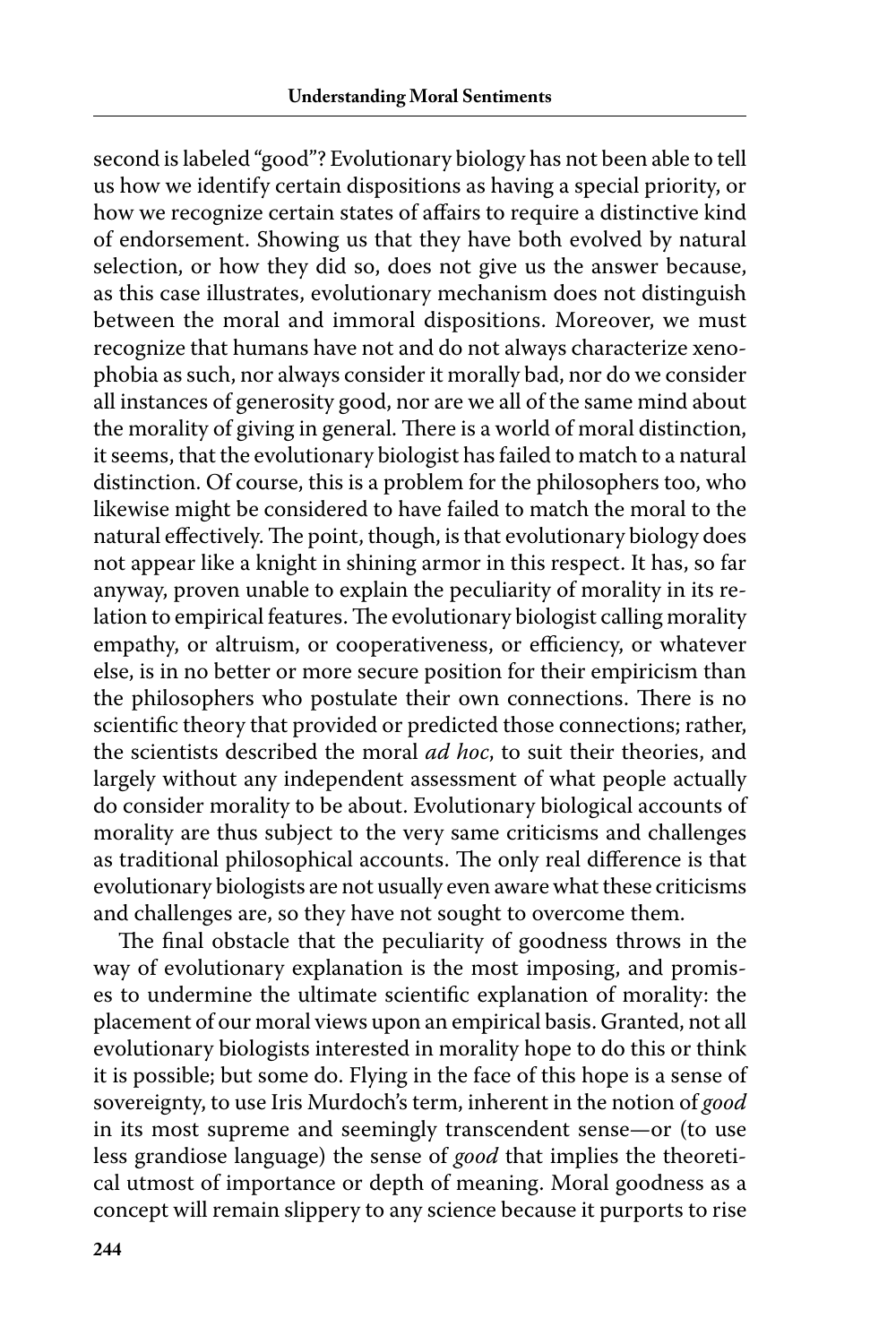above any naturalistic or scientific description one attaches to things. And this specialness of goodness is not just a conceptual ploy. We have such a concept precisely because we also have a certain freedom as humans to ascribe goodness or rightness. We do not necessarily do this willy nilly, but we certainly are not constrained to do it solely on the basis of a set of empirical features, even if there is a tendency for our ascription of goodness to correlate with particular empirical features. This quality suggests strongly that science by its very nature as an empirical, repeatable, public, even consensus-based phenomenon will *never* be in a position to decide what goes in the box labeled "morally good," much less to cross the label off and replace it with something else. Evolutionary biology is just about what happened and why, what tends to happen and why. One can acknowledge, when moralizing, that such and such happened, and why it did, and that such and such a view tends to be held, and why it does, and so on, without endorsing the outcome as morally good. To use science to convert any description of anything into a moral code will always be analogous to claiming that one ought to be able to do something just because other kids are doing it. Evolutionary biology is young and excited, and would like to take over morality. Philosophy is old and experienced, and knows that this is a pipe dream and, even more to the point, that evolutionary biology should be ashamed of itself for thinking that way.

#### **Synthesis: Healing the Partnership**

 Biology is natural philosophy. Natural and moral philosophy are supposed to be partners. The central problem of contemporary meta-ethics has been how to relate moral claims to the natural or empirical features of the world. This project is inherently interdisciplinary. Evolutionary biology is the most promising science, or area of natural philosophy, for explaining the empirical features of human nature from the ground up. Thus, it would seem that moral philosophers and evolutionary biologists interested in morality would have a great deal to talk about. Unfortunately, however, if the foregoing thesis and antithesis are at all hitting the mark (and this is the point on which they most forcefully agree!), the interchange between the two camps is not very productive. Delving beneath the nitty gritty of the arguments, one can perhaps safely sum up the attitudes of the two groups of thinkers toward each other as *mutual contempt* . A dominant, though usually tacit, perception among evolutionary biologists is that philosophy is a gratuitous exercise in detail and distinction and does not progress or approach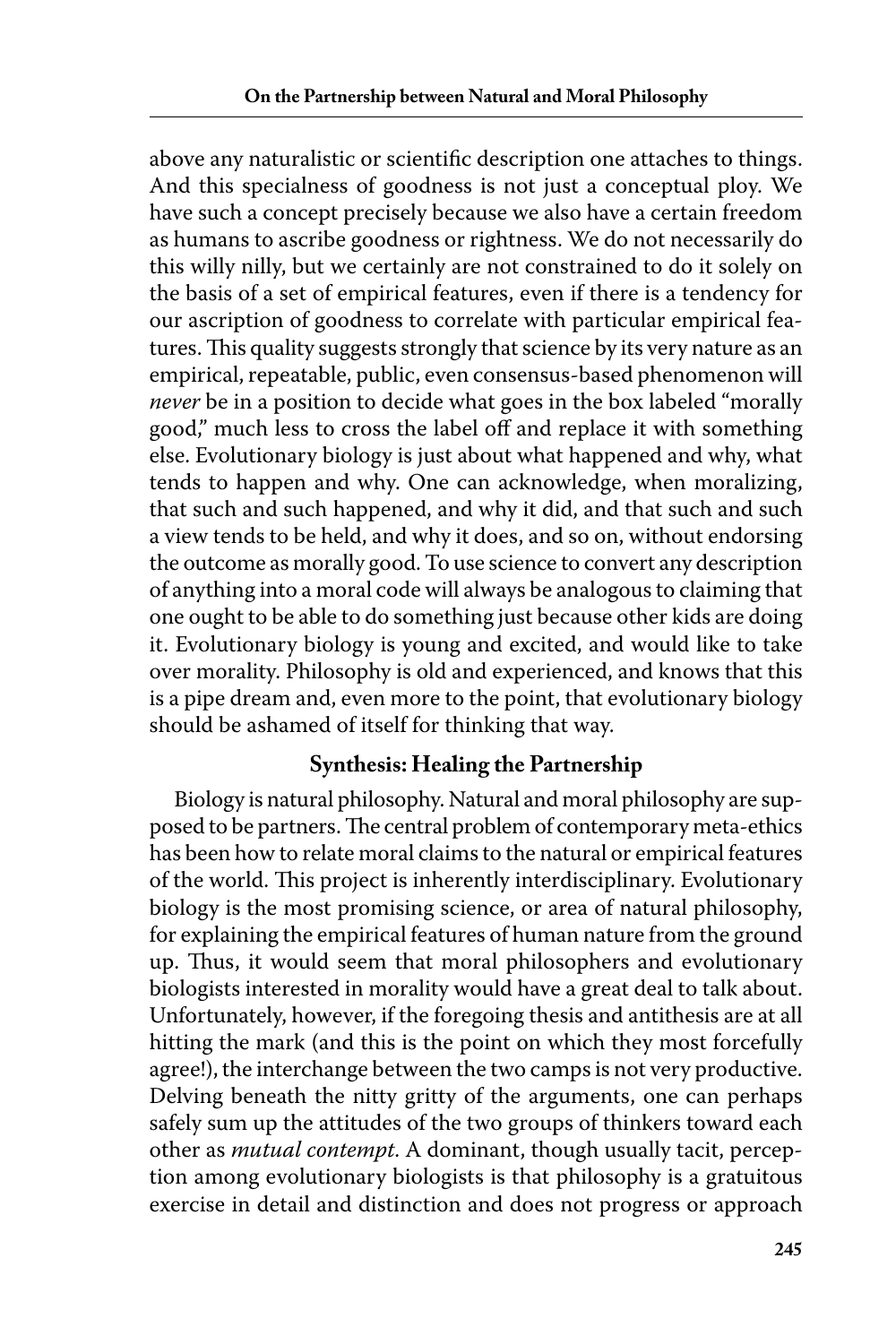truth. Philosophers, on the other hand, often perceive evolutionary biologists who approach morality as either earnest bumblers who are beyond their depth, or wanton peddlers of flimflam. Needless to say, these perceptions do not foster acceptance of constructive criticism, much less collaboration, between moral philosophers and evolutionary biologists.

 This antagonism could partly represent the typical wrangling between C. P. Snow's "two cultures" of science and the humanities; nevertheless, both sides have germs of truth. Evolutionary biologists, despite the strength and relevance of their field for the study of morality or any other area of human affairs, tend to proceed without caution or education in this area. Moral philosophy has for millennia been examining morality from every conceivable standpoint, and has developed and refined a strong analytical method. However, it is empirically impoverished, starving for data, lacking direction for its creativity, wandering through every conceivable cranny of thought space just to stay alive. It needs something more from the natural world than the vague intuitions of the proverbial man on the street and a set of historical views of how the human mind operates. In this context, the current dysfunctional relationship between moral philosophy and evolutionary biology is a travesty. The situation seems not unlike that of a couple who truly need each other, whose lives will be incomplete if they are apart, but whose pride prevents them from budging at all or seeing the other's point and asking for forgiveness. And so they go their separate ways.

 How might the relationship between natural and moral philosophy be mended? An actual relationship counselor might promote mutual consideration, after the positions and protests of both sides have been given free expression, by drawing out a few paths to reconciliation: things that either side could do that are feasible, do not contravene fundamental aspects of either perspective, but would begin to overcome major obstacles between them. Fortunately, several such possibilities are indicated by the thesis and antithesis. Here are six.

#### *To the Evolutionary Biologists: Render Your Ideas Precisely*

 When it comes to morality, you have to recognize that you have not been very good at conceptual specificity, at precision of description, or at recognizing distinctions. This is what philosophers do well. Listen to them and learn to understand what they say. Philosophy aims at conceptual clarity—it can aim at a lot else besides, but even a more robust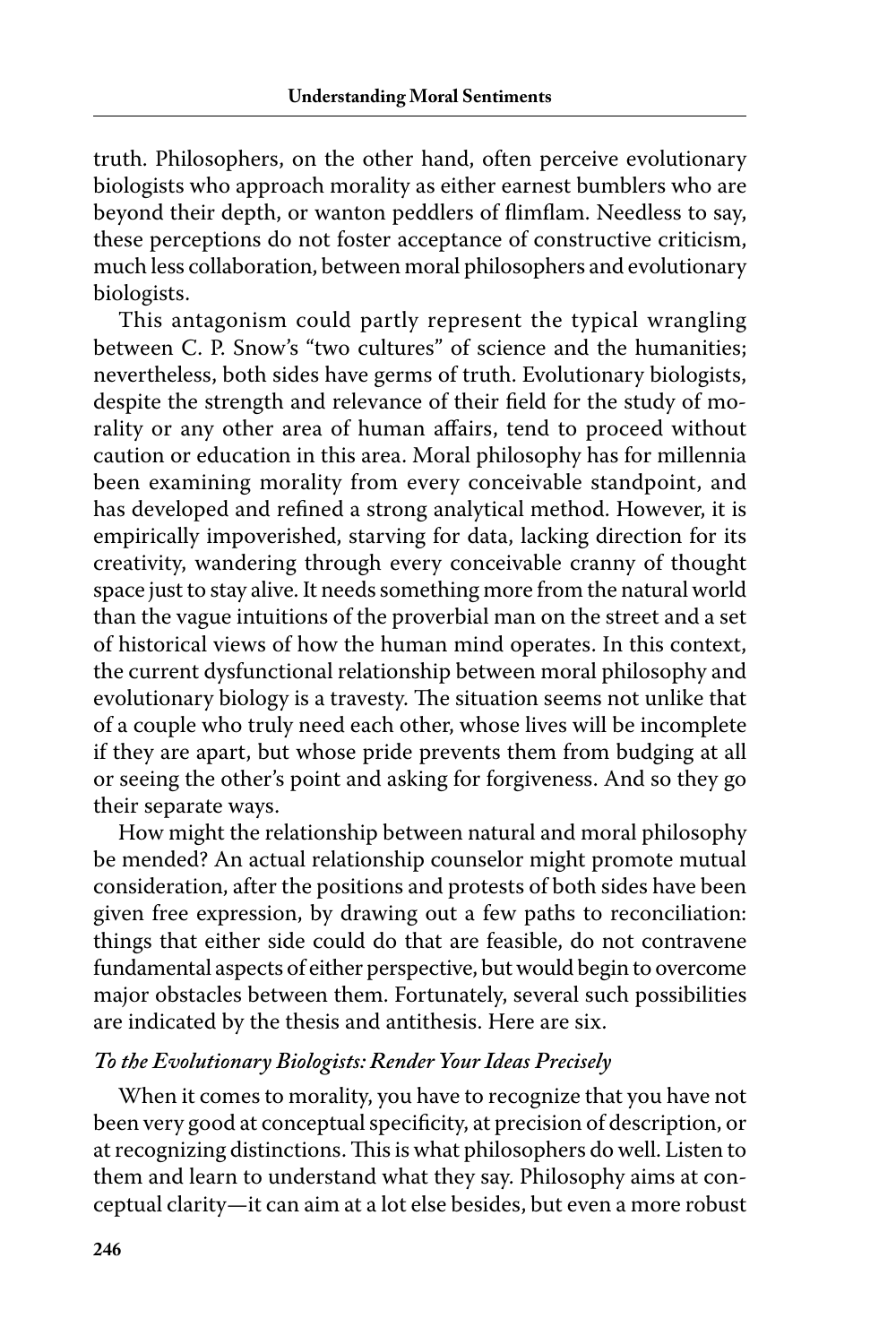conception of philosophy will include this aim. If evolutionary biology needs anything when it comes to morality, it is conceptual clarity. If you cannot master the jargon in the philosophical field that has produced a taxonomy and analysis of your object of study, then collaborate with a philosopher. Do not invent your own quirky terminology, when a more refined one already exists. Read what and how others are writing, and see whether and how your views or concepts differ; do not reinvent wheels. Be careful in your wording and specific in your claims. Work toward a shared language with other researchers of the evolution of morality. Much of the confusion and awkward coexistence of conflicting or overlapping concepts in the evolutionary analysis of morality proceeds either from a lack of clarity and specificity of thought, or from a refusal to compare one's chosen terms with those of others.

#### *To the Philosophers: Get with the Empirical Program*

 Philosophy's relationship with the empirical sciences is necessarily uneasy. A great deal of philosophy might be called a science of the gaps: it handles the questions for which we have no self-correcting observational method of narrowing in on the answer. This situation sets up a turf war—worse, a philosophical scramble for territorial defense, since science is always the one doing the encroaching. You might be tempted to pile up fallacies like sandbags around the things you defend as nonempirical and therefore the exclusive province of philosophical investigation. Consider the matter carefully before doing this, and do not fall into an impetuous disregard for science. Philosophy should engage the empirical. Philosophy must mesh with science if it aims to provide a consistent and useful way for real humans to think about the world. The two handiest checks on poor philosophical theories are alignment with the empirical and internal consistency; a zealous commitment to them is a way that philosophy can correct itself and progress to some extent. Therefore, promptly reanalyze current and historical theories in light of new information. Elements of philosophical theories that are empirical must be submitted to empirical testing and abandoned when they are found wanting. For instance, certain conceptions of the human mind and morals set forth in notable philosophical works are now falsified or at least rendered implausible, and should be allowed to pass away into the philosophical museum. We have no evidence for *a priori* categories of the mind in the traditional sense. We have no evidence that individuals had a previous existence for which our current intimations of forms are a recollection.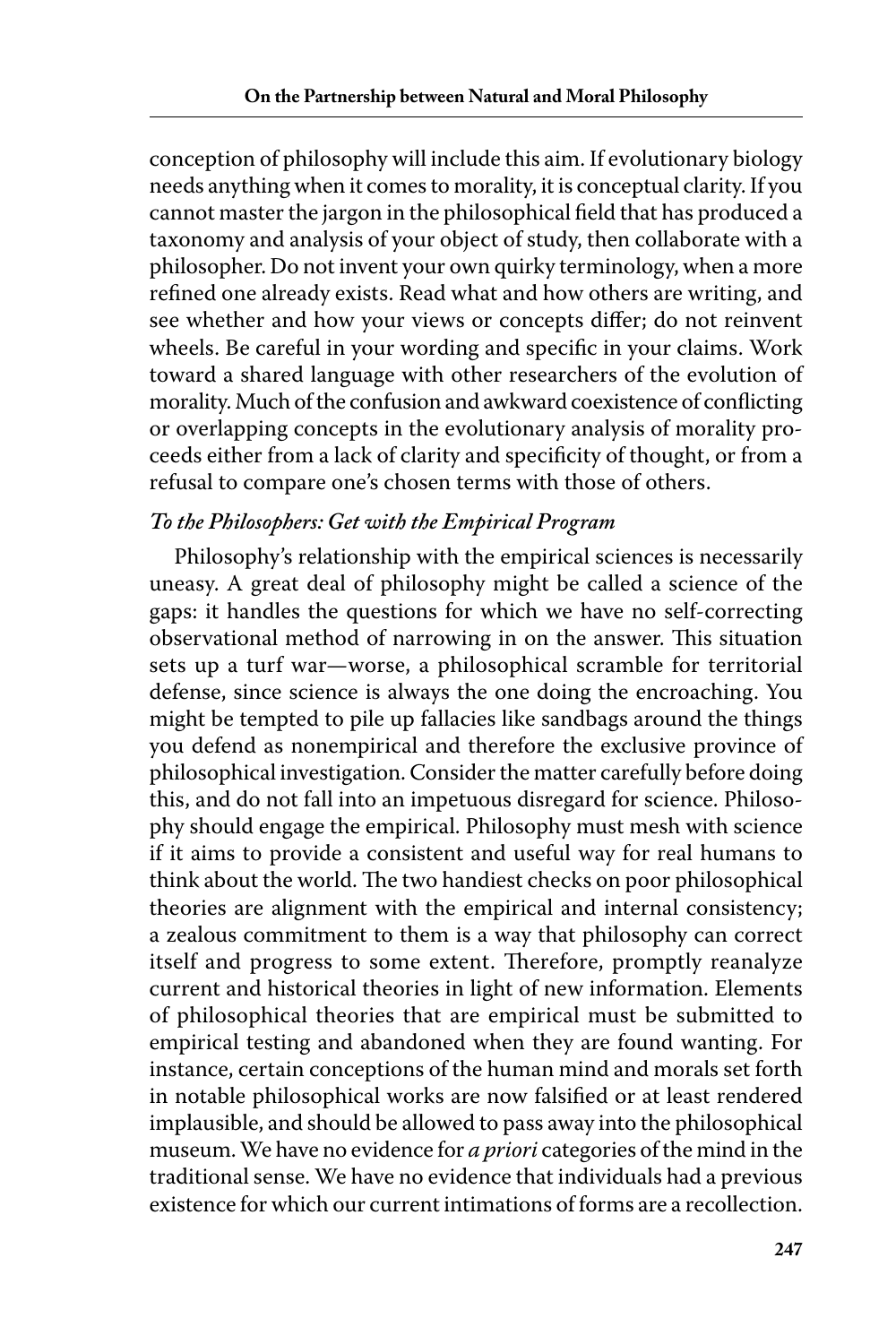Our major moral values and categories did not originate in contemporary society, nor did they arise historically in the interaction between owners and workers. No longer can our moral philosophy rely merely on centuries-old dichotomies such as between reason and emotion, beliefs and desires, or even (but this is more controversial) the *a priori* and *a posteriori*. These distinctions might still remain useful, but we know more about ourselves now, including how we think and why we think what we do, and this knowledge will necessarily be relevant. Do not construct tortuous philosophical pathways to protect cherished ideas about empirical features of humans or the world that have not been supported by science. Replace them with the best science currently available before moving forward. If you cannot master the empirical field into which your ideas dip, collaborate with a scientist.

#### *To the Evolutionary Biologists: Respect and Utilize the History of Philosophy*

The history of moral philosophy is a record of introspection on the phenomenology of morality, the fact of moral experience as it has manifested in ordinary people and in professional thinkers over the ages. This is data. This is observation. This is hypothesis generation. These contributions are no less useful just because evolution was unknown until the eleventh hour, than any other observations, natural history, or data-driven hypotheses are. Consider the content of the *Origin of Species* , for instance. If we took out of it all of the ideas, observations, and explanations that originated in people who had no viable biological theory and did not accept evolution, much less employ it in their work, the book would be a fraction of its length and would have lost much of great value. And of course, much of Darwin's own thought was shaped by those who came before him, before Lyell, before Malthus, before Lamarck. Returning to the topic of morality and the human condition, the "proper study of mankind" has been "man" ever since man could think in such terms. *Homo sum*, said Terence—nothing that concerns man was alien to his interest—two millennia before the *Origin of Species* was written. The Sumerian *Instructions of Shuruppak* present a moral code and reflections on human nature dating from nearly three millennia before that! These and thousands of thinkers since are valuable at the very least as natural historians of the human mind. More than this, such thinkers are no less capable of perceiving important patterns, connections, and causes, for their lack of knowledge of evolution. In many ways, their capacity for producing hypotheses is not diminished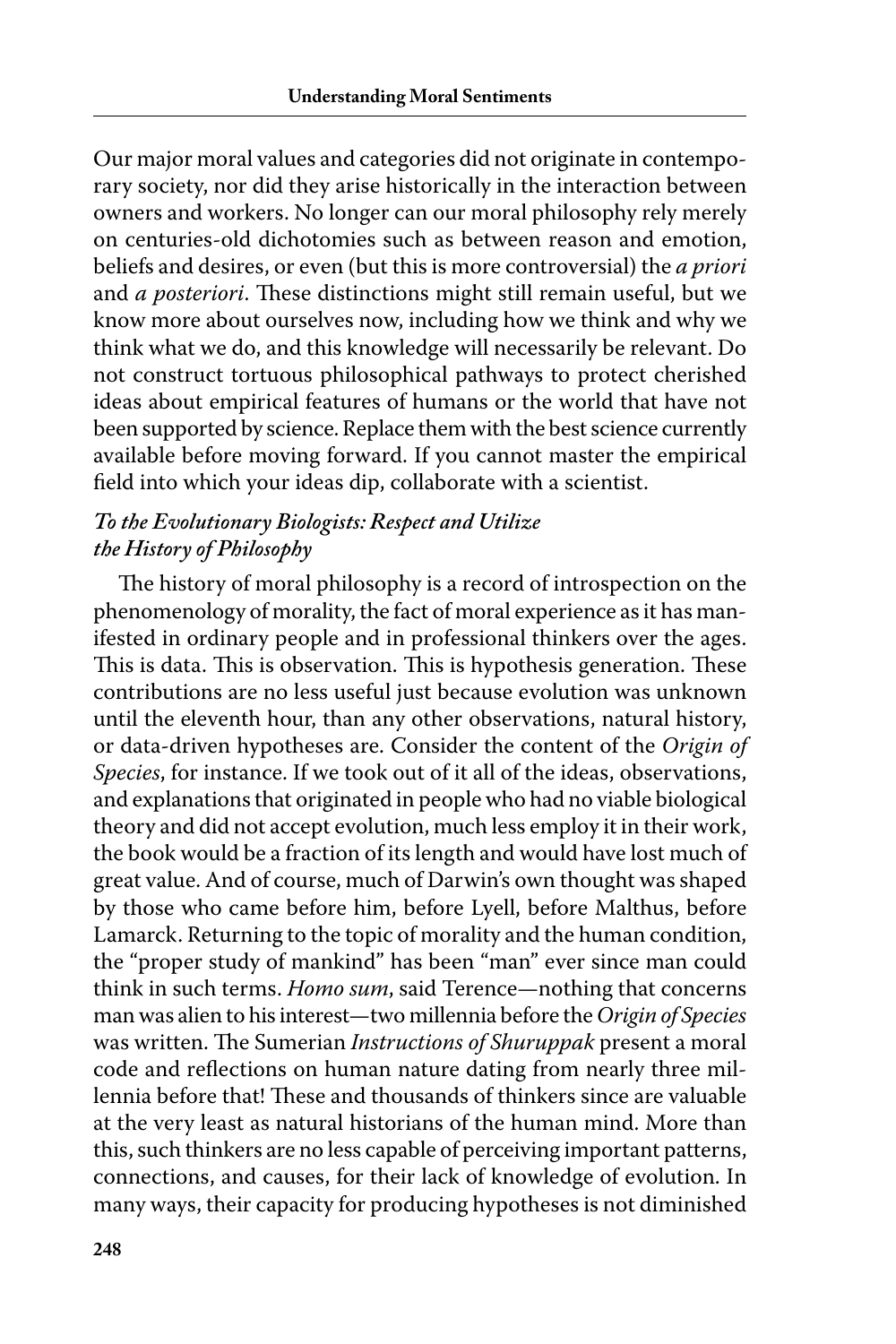either; in fact, many ancient ideas about how and why humans do what we do are still viable, either as is or with some retooling. Many old ideas are obviously wrong, of course, but not infrequently they are right, or else interesting and plausible, and even when they are wrong they can inspire ideas that might not be. Old ideas can also have a freshness for their distance from us, much like the ideas of a gifted undergraduate who is too green to have been funneled into typical (and often constraining) ways of thinking. Such gems of thought should not be underestimated. The tendency—which seems to me to be increasing among evolutionary biologists to belittle, en masse, observations and hypotheses presented before the discovery of evolution might have causes ranging from the ignorance of the tunnel-visioned overspecialist to a sort of fundamentalist evolutionary religion; regardless, it is regrettable. Evolutionary biologists, stop thinking that philosophy without Darwin should be ignored. Stop rolling your eyes at pre-Darwinian quotations or at contemporary attempts to analyze or understand pre-Darwinian approaches to morality. As insufficient as they are in some ways, these philosophies can nevertheless provide great insights through an attention to morality even without knowledge of where it came from or why we have it. We must sift for the worthwhile ideas of pre-Darwinian thinkers, whether of old or today, without allowing ourselves to become confused by the aspects of their thought that have been superseded. This practice is nothing new in science; evolutionary biologists are always disentangling viable from falsified or superseded ideas when reading the literature in their own field. (However, feel free to continue rolling your eyes when philosophers defend the falsified or superseded).

#### *To the Philosophers: Take Function Seriously*

 One project that the realization of evolution by natural selection will eventually force upon moral philosophy is a revision and integration of concepts such as function, utility, history, flourishing, and welfare in an evolutionary context. We now know that there is a causal connection between the historical action of the environment on ancestors and the structure and function of current traits. This is perhaps the most revolutionary feature of natural selection for moral philosophy, but despite some interest, moral philosophers have not yet dealt with the implications in a very thorough or sophisticated way. So, philosophers, get on this case. Does a contribution of a behavior, say, to human flourishing, provide a reason to accept that behavior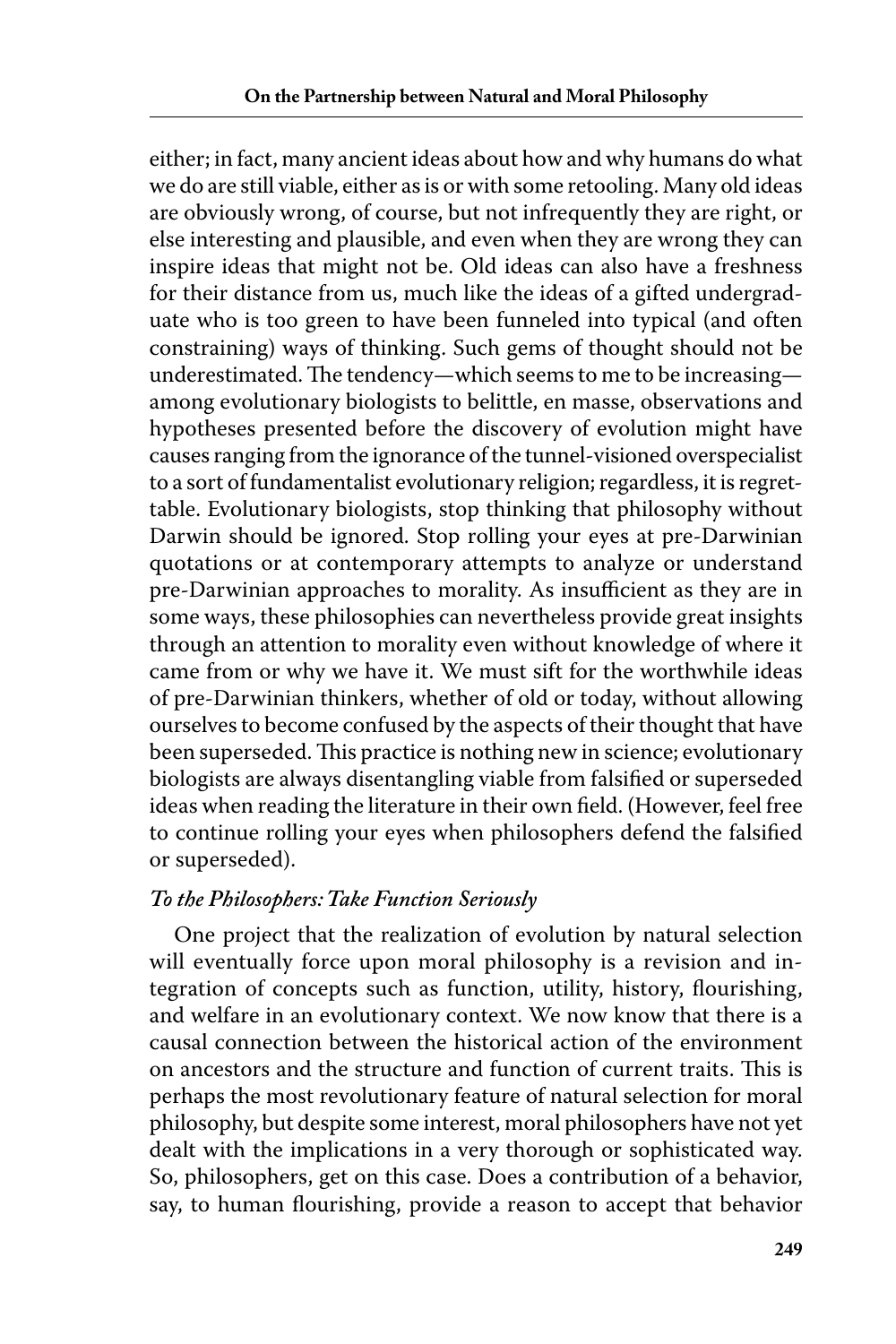as morally good? This seems relatively uncontroversial to many, for instance to neo-Aristotelians, yet those who answer in the affirmative have, in the light of evolution, established an indirect but solid connection between history and justification, a thorny type of connection to make, and one that leads many philosophers to fear an approach to social Darwinism. Does the answer change at all if we change the criterion from flourishing to reproductive success? Many philosophers will balk at this shift, but biology has established a strong correlation between the former and the latter. Philosophers, continue to explore the relationship between history and justification, with particular reference to evolutionary and cultural heritage. Consider the possibilities, the criteria and the boundaries, relating to the idea that a biological, including an evolutionary, understanding of the history and function of a disposition, strategy, or behavior can give us natural reasons for a particular moral point of view. And for goodness sake (literally), you must assimilate enough evolutionary biology to know that a trait being adaptive, or contributory to social or reproductive success, does not prejudge the matter of freedom vs. determinism, does not rule out a strong influence of the environment on the trait, does not depend on the relative importance of genetic vs. cultural evolution, does not mean that motivations are conscious or intended, and is not necessarily the whole story as to why the trait exists. Do not let your thought become derailed by these issues. Nearly all evolutionary biologists who study morality make trait function the centerpiece of their research clarifying the moral relevance of function is imperative.

#### *To the Evolutionary Biologists: Accept that You are Doing Philosophy, and Do It Well.*

 Science cannot possibly tell us what moral goodness is, any more than it can determine whether there is a God. It cannot tell us what the content of morality is—what in particular is good or bad. It cannot even tell us what the form of morality is—it does not indicate any particular meta-ethical stance. It does not demonstrate cultural relativism. It does not support absolutism. It does not vindicate emotivism. It does not reveal a social contract. It does not lead to nihilism. Science cannot possibly do any of these things. Philosophers are largely if not wholly united in this, and no cogent rebuttal exists. If you integrate your view of morality with your evolutionary biology, you must recognize that you are not being an evolutionary biologist when you make these claims; they are not conclusions from your scientific research. What you are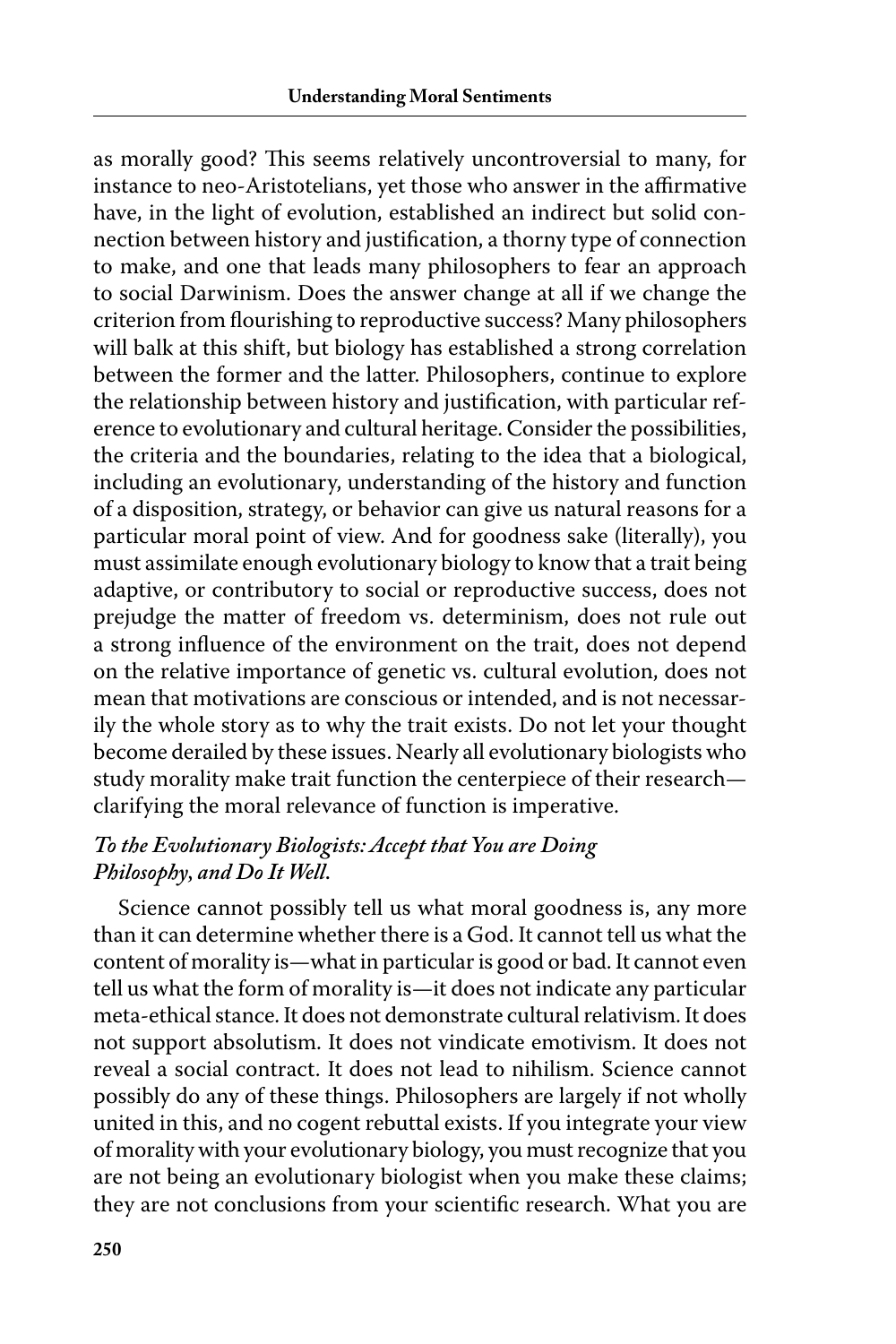doing is *philosophy* ; do not pretend that it is science in order to create an aura of empirical authenticity around your view and excuse your neglect of the history of thought. Face the fact that your interest is interdisciplinary and that you must act as a moral philosopher, so that you can be a passable one. Become schooled in the relevant philosophy and understand what it is that you are describing and claiming. Also, process the philosophical critique of your own and similar views—the category mistakes, the begged questions, the conflations, the slides, the vaguenesses—and decide whether they hold water and why or why not. Address them in writing if you wish, but certainly construct or rectify your own system to avoid the problems you do recognize as such. Evolutionary biologists are quick (and often proud) to dismiss the naturalistic fallacy, for instance, but few know what it is, including what philosophers recognize as its (very limited) range of application. Fewer still care to elaborate supervenient or reductive ways of relating the moral to the natural. (A few philosophers have actually constructed such possibilities for incorporation into evolutionary ethical theories, but whether these gifts have been received or appreciated is not clear.) Finally, to those evolutionary biologists who wish to ground moral attitudes and action in the evolutionary process somehow, rather than just explaining their origin, you have your work cut out for you: do not overestimate the moral weight of reasons for action based on evolutionary function. If somewhere lies a solution to or even a compromise on the perennial problems that face evolutionary accounts of morality, you must get up to speed on morality in order to discover and present that possibility. Consider collaborating with a philosopher on this project.

#### *To the Philosophers: Take Human Evolutionary History Seriously*

 Stop talking about humans as though we appeared instantly, or that our morality did. We were human, and moral, before we formally philosophized about either. And we were something short of moral before we were moral. Our full-fledged morality today, in all of its developmental and individual and cultural variety, is a product of a temporal process, thousands of generations of conceptual and dispositional accretion, transmitted through a combination of genetic inheritance and social learning and perhaps other means. One of the biggest reasons why evolutionary biologists tend to ignore you is that you have not yet incorporated a temporal dimension into your theorizing about traits of humans that have such a dimension: mind, morals, and religion particularly. To some extent, pre-Darwinian as an adjective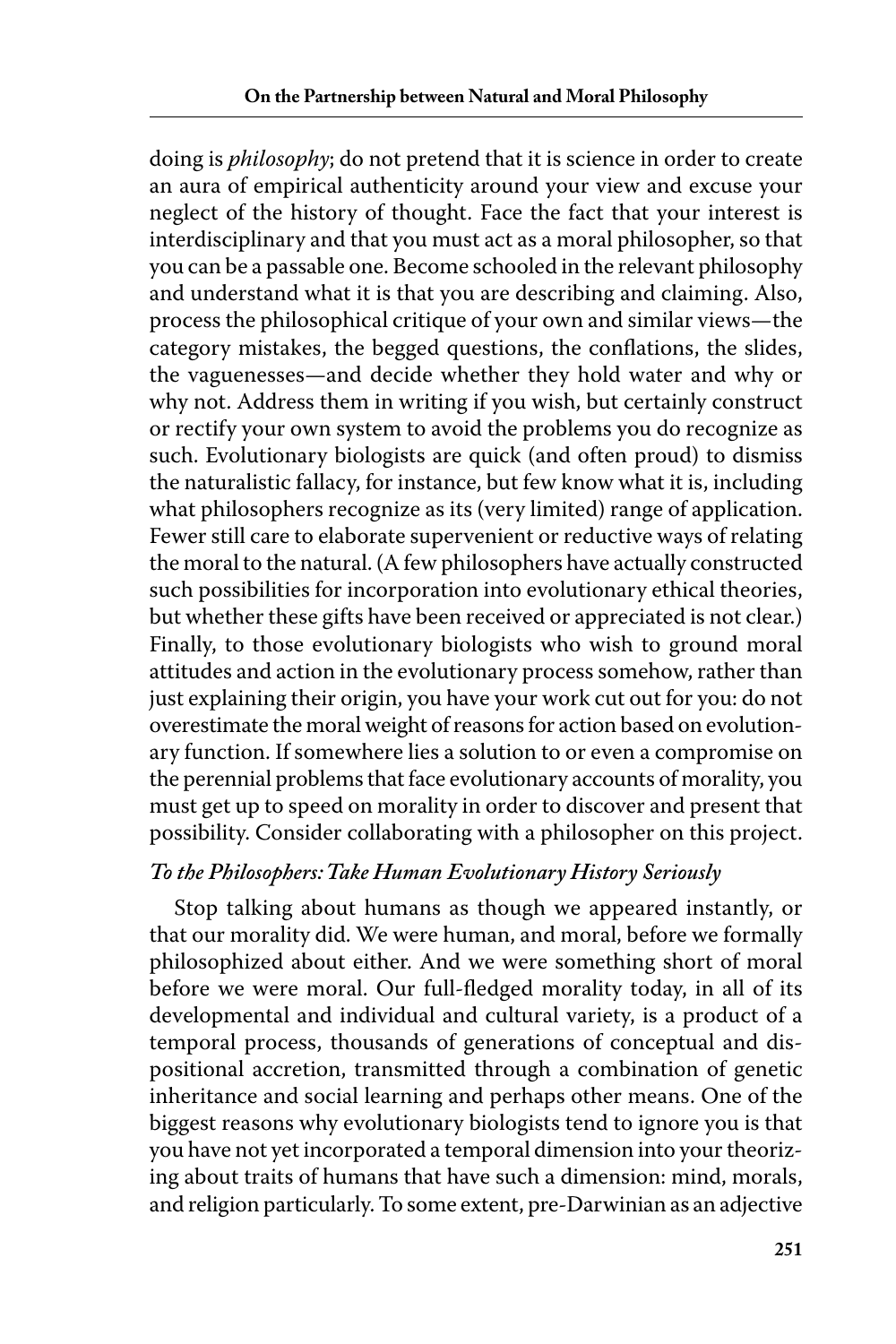for philosophy means ahistorical, atemporal, static, unidimensional. Explore not only the history of moral philosophy, but also the history of morality itself. Does this history suggest or even require any adjustments to a contemporary moral philosophy? Pause before throwing up a philosophical bulwark that says "no" before any serious investigation has been conducted. Philosophers from Plato to Nietzsche have invented genealogies of morals in the absence of evidence, and what was considered philosophy in their hands is almost universally considered the stuff of science now because we now know it to be susceptible to empirical inquiry. However, the philosophers still have something to say here. Philosophy can and should begin to engage the genealogy of morals, in the broadest possible sense including the bare fact that morality is a conglomerate of dispositions and tendencies with multiple origins and functions.

 Given the ease with which some of these elements of a rapprochement could in principle be achieved, we have reason to be cautiously optimistic about the evolutionary analysis of morality. The *raison d'etre* of moral philosophy, at least traditionally, is to answer to the question of how we are to live—where we are to go. Evolutionary biology by itself is not going to point the way; that is certain. But what evolutionary biology will do is show the landscape, and to some extent a map of where we have already gone, in a way that no other science and no philosophy can do. If this achievement is not a major help to the production of an ethical theory, then I consider this an indictment of moral philosophy. How can an ethical theory be worthwhile if it is not rooted in some way in what kind of organism we are? What are the prospects for a worldview that is disjunct from what it means to be human—the facts of and reasons for our being this way instead of some other way? We do not want to allow facts about our inherited tendencies or biological function to translate mindlessly into moral values; that is animalistic, in the old derogatory sense. But to embrace human freedom, to rebel against our selfish replicators, to find our way, to eat of the tree of knowledge of good and evil so to speak, surely does not require our moral values to float completely free of facts about ourselves! How then does Ludwig figure out what is good to do? It is telling that the Ludwig whose last name is Wittgenstein apparently had no clue, or at least could not or would not speak about it. That is telling in the same way that all of the most deeply speculative philosophy is telling in its being more effective at ruling out the worst options than in indicating the best ones. Whether we commit to a transcendent purpose to humanity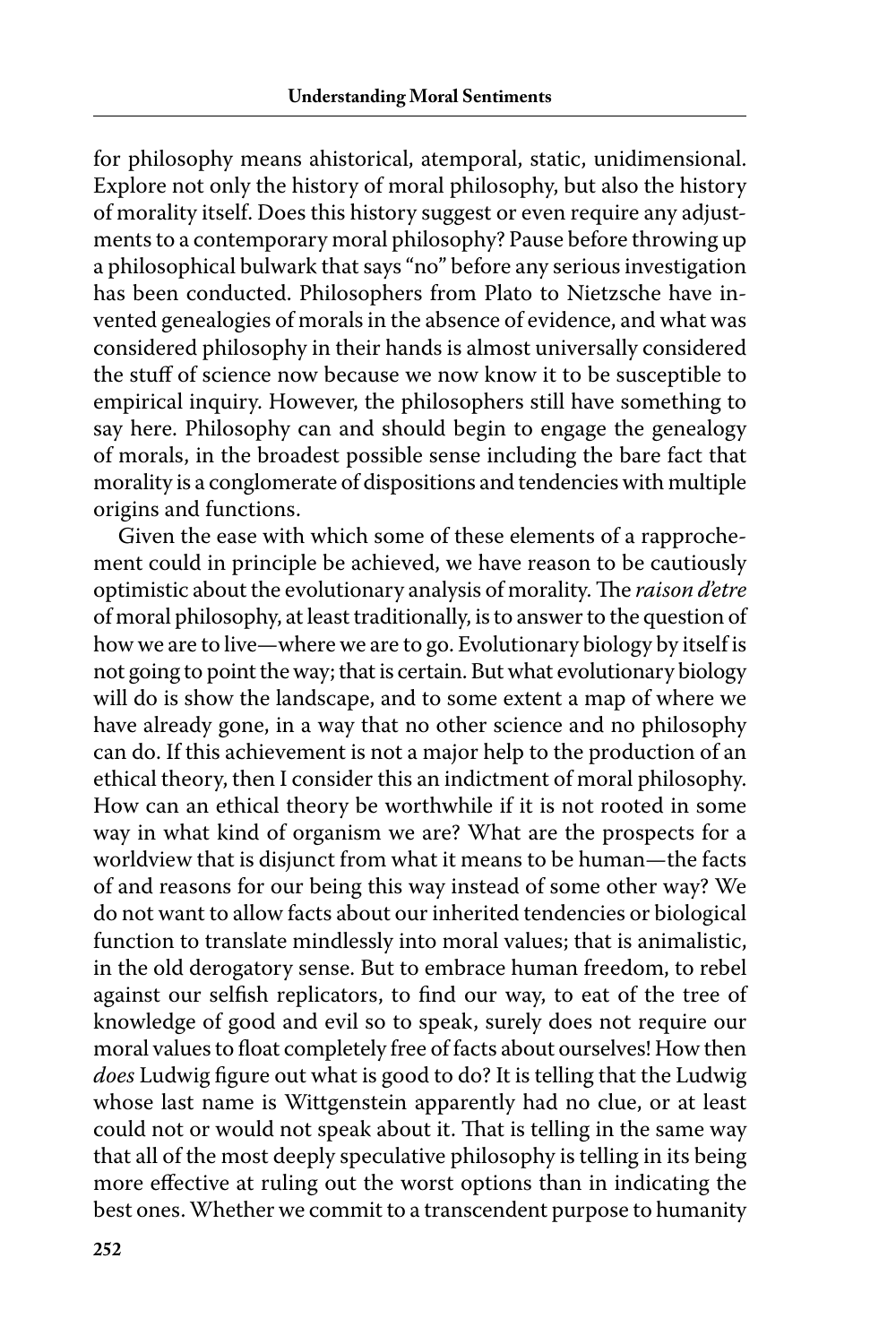to solve this biggest of problems in moral philosophy, or make do with more earthly and modest solutions, we will be aided by incorporating more information about ourselves. And evolutionary biology is the science that, more than any other, provides basic and morally relevant information about ourselves. The big question is how to situate our deepest values among those mundane facts, or how to allow those facts to speak to our values.

#### **Coda: In Favor of Evolutionary Philosophy**

This paper began by likening the current relationship between moral philosophy and evolutionary biology to that between incommunicative pairs of empirical fields in the social sciences. The glaring difference, of course, is that evolutionary biology really is not a parallel field to philosophy: philosophers deal with morality professionally and go beyond the empirical, but evolutionary biologists are scientists, and when they deal with morality they largely just dabble in philosophy, often without even realizing it, even thinking that they are still being scientists rather than philosophers when they do this. There is no such thing as a field of "evolutionary philosophy" in the sense of an empirically better-informed counterpart to mainstream pre-Darwinian philosophy. If the foregoing thesis is correct at least in spirit, moral philosophers are generally ignorant of evolution or at least poor at incorporating it. If the subsequent antithesis has a shred of truth, scientists who appreciate evolution's significance for philosophical questions largely make their connections in a hasty and oblivious manner, producing vague and crude results. The synthesis above outlines a few ways where these two groups might somewhat remedy their deficiencies in integration and communication. However, realistically, we cannot expect philosophy to change on a dime, and we cannot expect evolutionary biologists to be philosophers. At least temporarily, we need an evolutionary philosophy: a subfield that focuses on the implications of evolutionary theory and the evolutionary history of humans for philosophical issues.

 To be sure, there are philosophers who do inhabit the interface with evolutionary biology. The most widely known are the polemicists and popularizers who, like their colleagues in other fields such as journalism and neuroscience and paleontology, select from evolutionary biology particular proponents or ideas, and run with them (or against them). Less sensational and usually better at both their biology and their philosophy are the "philosophers of biology" proper, either in the sense of philosophical police whose beat is biology, or else philosophical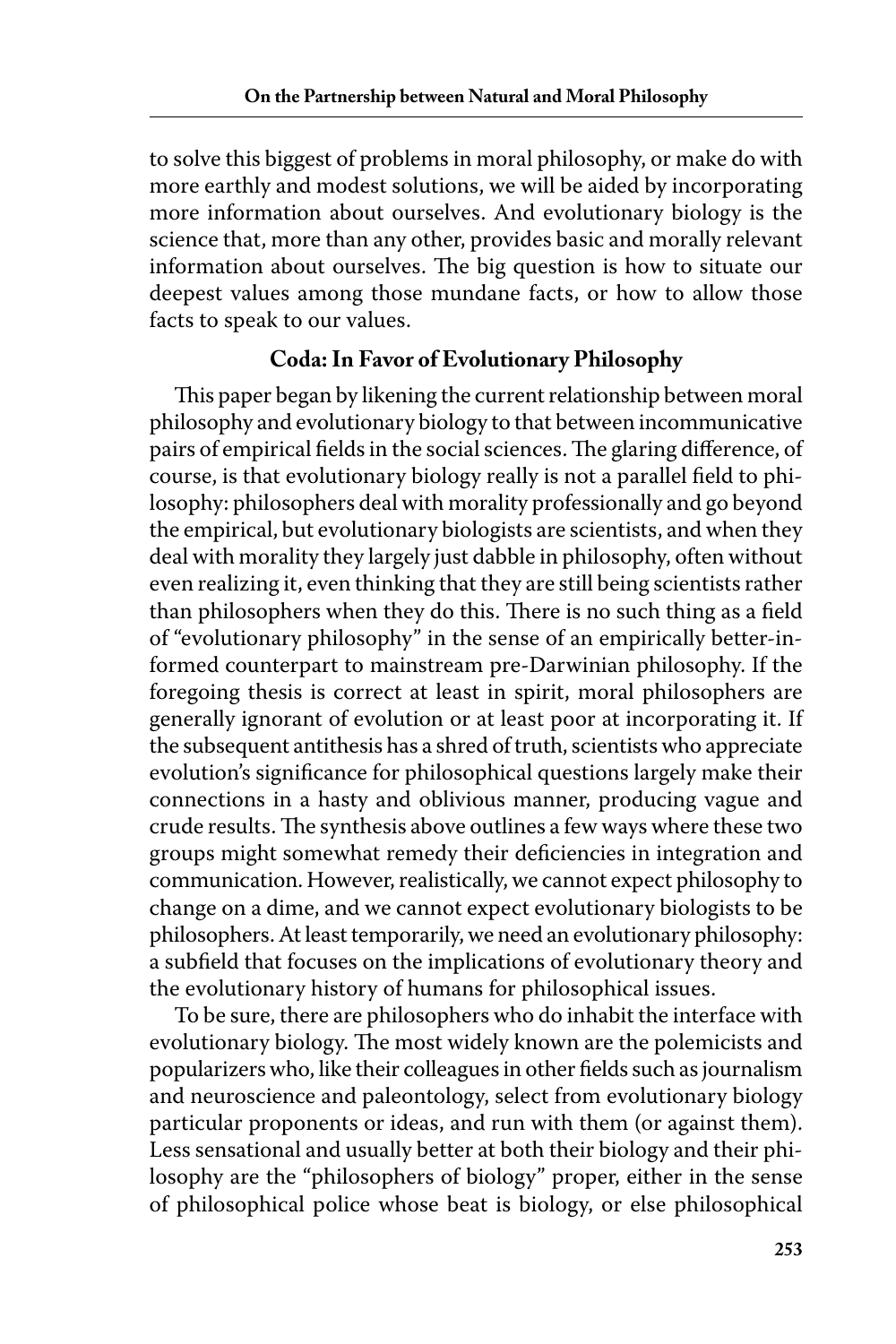translators and interpreters of biology. Scarcer—but they do exist—are those for whom the predominant inspiration is not so much to bring philosophy to bear on biology, but the other way around: to bring biology into philosophy and perhaps even to revolutionize it by doing so. Most of these are philosophers by training, but a few are actually biologists who have become truly interdisciplinary in the way that the above synthesis requests. Some mainly engage in evolutionarily informed critique of existing philosophical theories. Others philosophically spruce up or refurbish the proposals of the evolutionary biologists. A few are creating new philosophical theories from the empirical basis provided by evolutionary biology. This small group of thinkers is essentially carrying the philosophical weight of evolving life on their shoulders. These evolutionary philosophers could use some formal recognition as such, some organized critique, and frankly some stiff competition through an increase in their population size. The biologist who cannot spare the time to become philosophically savvy could then view the evolutionary philosopher the way one views the molecular geneticist, computer programmer, field biologist, ecologist, mathematician, statistician, and modeler: as a specialist, available for consultation or collaboration as projects and problems dictate.

On the other hand, instituting a subfield of evolutionary philosophy could be counterproductive or divisive, essentially giving up on the synthesis that is the central hope of this paper. We would not want to remove from mainstream philosophy the few evolutionary gadflies that do exist there, encouraging the evolutionarily savvy and the pre-Darwinian philosophers to harden their differences in separate incommunicative camps. This sad situation is certainly possible: perhaps the reason why cultural anthropology and social psychology can persist so comfortably in their pre-Darwinian states is because their only challengers have ensconced themselves in fields of their own, and the disciplinary boundaries can be remarkably soundproof. I believe this is a temporary state, however, just as the followers of Cuvier carried on with pre-Darwinian paleontology for a time but are nowhere to be found today. Religious denominations rarely merge because neither side has an empirical mandate. Scientific "denominations" can merge, however, as visionaries integrate their results or as one approach simply becomes more empirically successful than the other. The mutationists and selectionists fused to form the new synthesis of evolutionary biology. Ethology incorporated learning and became behavioral ecology. Two fields that are doing parallel work will fuse as the backward one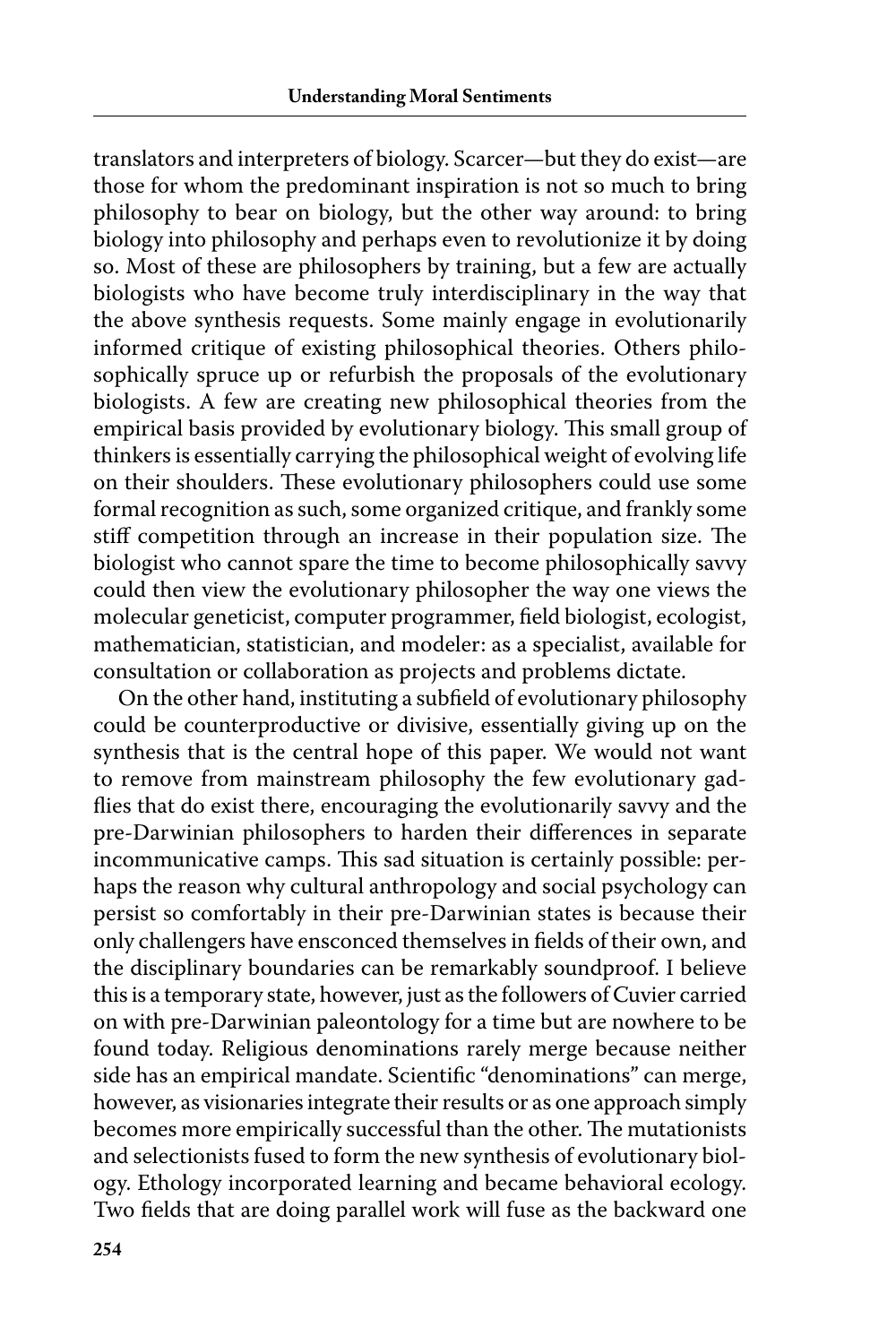slowly accepts the empirical basis of the progressive one, or as arrogant enthusiasm for a new science calms and permits older observations and ideas to maintain their relevance. Something like this happened in genetics and in systematics, and one can hope that it is presently in the throes of happening in areas of anthropology and psychology. I believe it can happen in philosophy, insofar as this field recognizes an empirical mandate (as represented, for instance, in the relationship counsel above, the second, fourth, and sixth suggestions). Regardless, an evolutionary philosophy unheeded by the mainstream is better than no evolutionary philosophy at all.

 Not every moral philosopher need be an evolutionary moral philosopher, any more than everyone need be a virtue ethicist or a deontologist, even though a comprehensive moral philosophy will take the genetic and cultural evolution of morality into account, just as it will take thick ethical concepts (virtues) and obligation (the deontic modality) into account. Given the necessity of specialization, many will work in this or that corner of moral philosophy, and for some, evolution might never come up. But in our discussions, our college courses, and our broader thinking about what morals are all about, evolution must feature. In other words, we should consider evolutionary philosophy less as a *position* to be for or against, and more of a *perspective* that all should share to some extent. Others have said the same of virtue ethics and deontology (just to maintain this analogy a bit longer). We will still have plenty of scope for argument, of course. A continuum of thought on the relevance of evolution for moral philosophy will remain. At one extreme, some will think that evolution is so "where it's at" with regard to morality that they will construct stark and iconoclastic theories, analogous to a virtue ethic that disparages the concept of the good or a deontological ethic that calculates rightness entirely irrespective of states of affairs. Such theories might somehow base our morality in the evolutionary process or in a certain category of trait function. At the other extreme will be those who put evolution in a miniscule place in their ethical theories, viewing our evolutionary heritage perhaps as a contractor views an ugly old building to be remodeled, which imposes structural limits within which one must work, but whose design features will by no means be considered a guide. But even this recognition is significant, and a far greater role than is currently played by evolution in most philosophical considerations of human nature or morality. And wherever a philosophy lies on this continuum, work will still have to be done to see how the synthesis with evolution works out from time to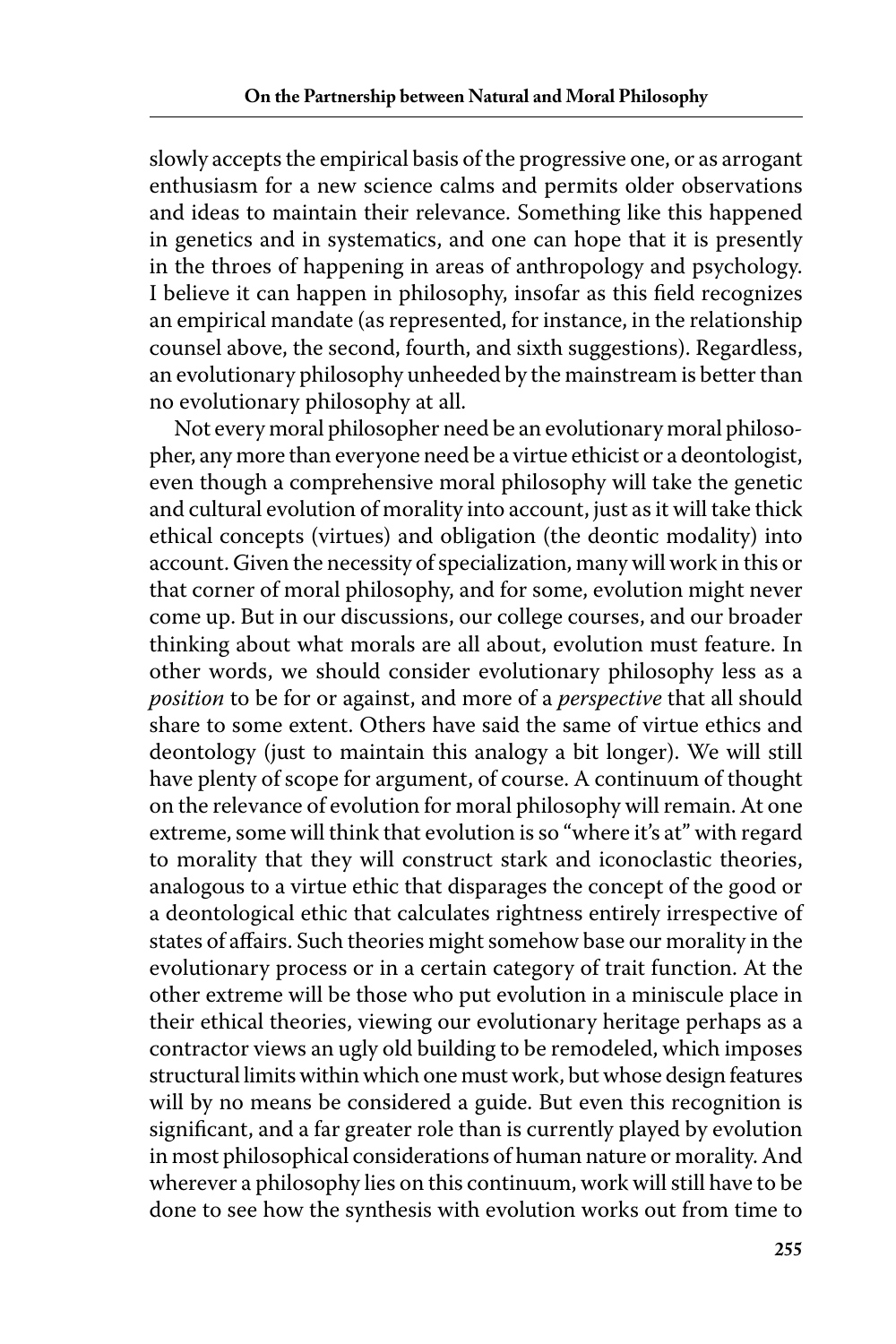time, for instance at the borderlands between history and justification, or when moral differences among cultures are considered, or when certain ideas are made to do serious work, such as pleasure, flourishing, or weakness of the will. Evolutionary philosophy may become a subfield, but no thoroughgoing moral philosopher from 1859 onward can afford to ignore evolution. I write this as though it were 1859 now, just to be polite.